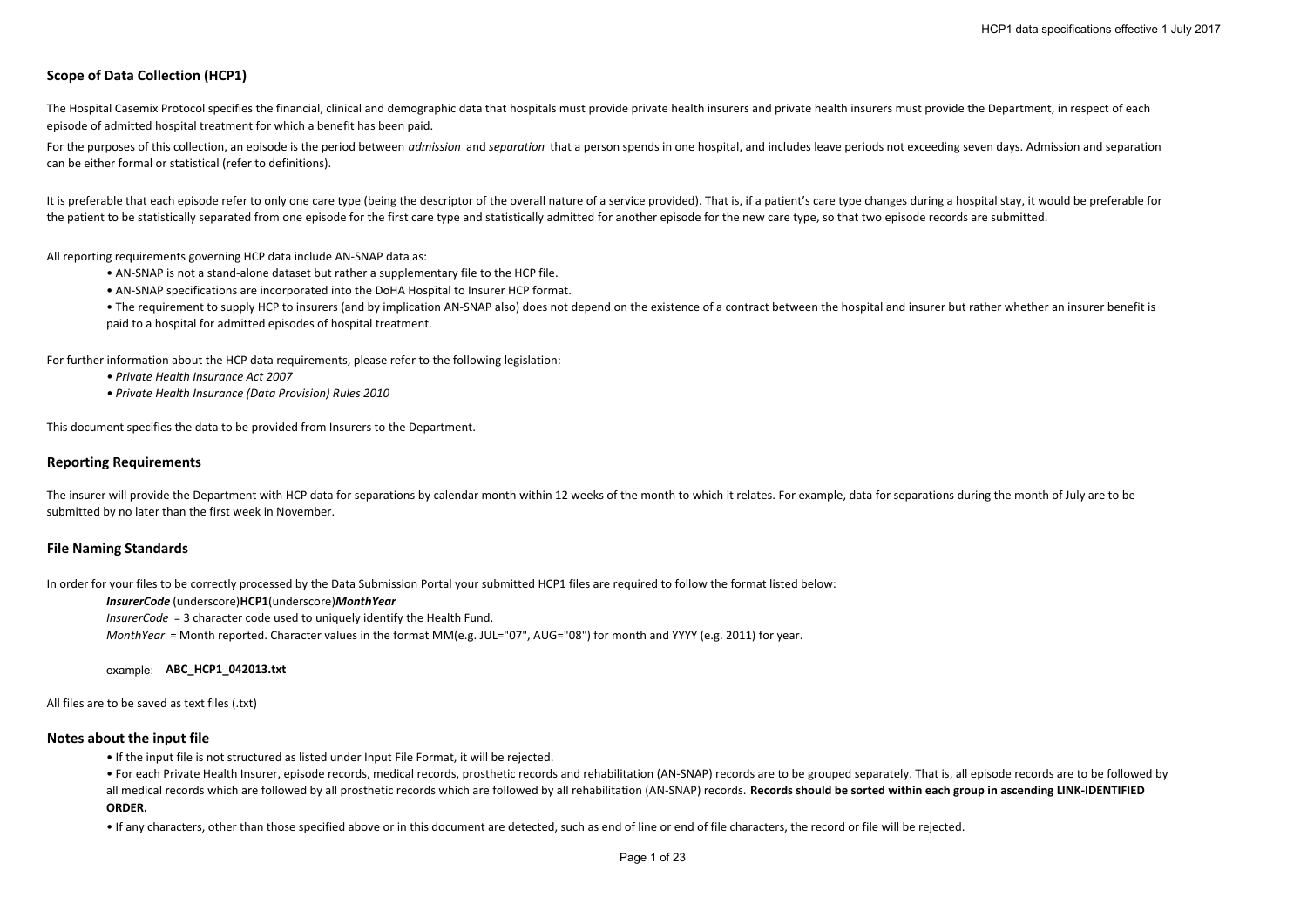• Only <sup>a</sup> single Insurer header and its associated episode records, medical records, prosthetic records, rehabilitation (AN‐SNAP) records, and Insurer trailer grouping can be recorded within <sup>a</sup> single file.

### **Notes about the specifications**

The data item column indicates the short name for the data item and, where applicable, the reference number for the item in the National Health Data Dictionary as accessed via the Metadata Online Registry (METeOR) at: http://meteor.aihw.gov.au/content/index.phtml/itemId/237518

#### The *obligation column* indicates whether provision of each particular data item is:

- MAA ‐ Mandatory for all public and private hospitals (including day facilities)
- MAO ‐ Mandatory for all private hospitals (including day facilities) and optional for public hospitals
- MAS ‐ Mandatory for same‐day patients
- OPA ‐ Optional for all

The *position column* indicates the position within the fixed file format that each data item is to be reported.

The *type and size column* indicates the number and type of character/s the data item should contain where:

- A indicates the data item contains alphanumeric characters (alphabetic, numeric and other special characters). Data must be left justified.
- N indicates the data item contains numeric characters (numbers 0 to 9) only. Data items must be right justified and zero-prefixed to fully fill the item unless otherwise stated in the coding description. All values must be positive.

The *format column* indicates the format of the characters of the data item:

- DDMMYYYY indicates the data item contains date information where DD represents the day, MM represents the month and YYYY represents the century and year. For example, 5 July 2006 would be entered 05072006
- hhmm indicates the data item contains time information based on a 24‐hour clock, where hh represents the hour and mm represents the minutes. For example 2.35pm would be entered 1435.
- *• blank filled* , in relation to <sup>a</sup> data item, means that the data item is filled with blank spaces.
- *• zero filled* , in relation to <sup>a</sup> data item, means that the data item is filled with zeros.
- *• zero prefix* means that leading zeros are to be inserted if necessary to ensure that the number of characters in the entry matches the data item size specified for the item.
- *Charges & Benefits* supply in dollars and cents (omit decimal point) with leading zeros to fully fill item. Negative amounts are permitted for reversals. An entry of 000000000 means that no benefit/charge was recorded.

See the coding description column for any other special formatting requirements.

The *repetition column* indicates the number of times the data item is repeated within the data file.

The coding description column provides the definition for the data item, valid values and any additional information to clarify what data should be reported and how. If a METeOR reference is indicated in the data item column, refer to the National Health Data Dictionary for definition and collection methods.

The *edit rules column* outlines the edit checks the Department will run the data through using the Check-It software. These are split into critical errors where data will be rejected and warnings where data will be identified.

The *error codes column* indicates the error code attributed to each of the edit checks.

### **Definitions/acronyms**

*ACHI* means the Australian Classification of Health Interventions.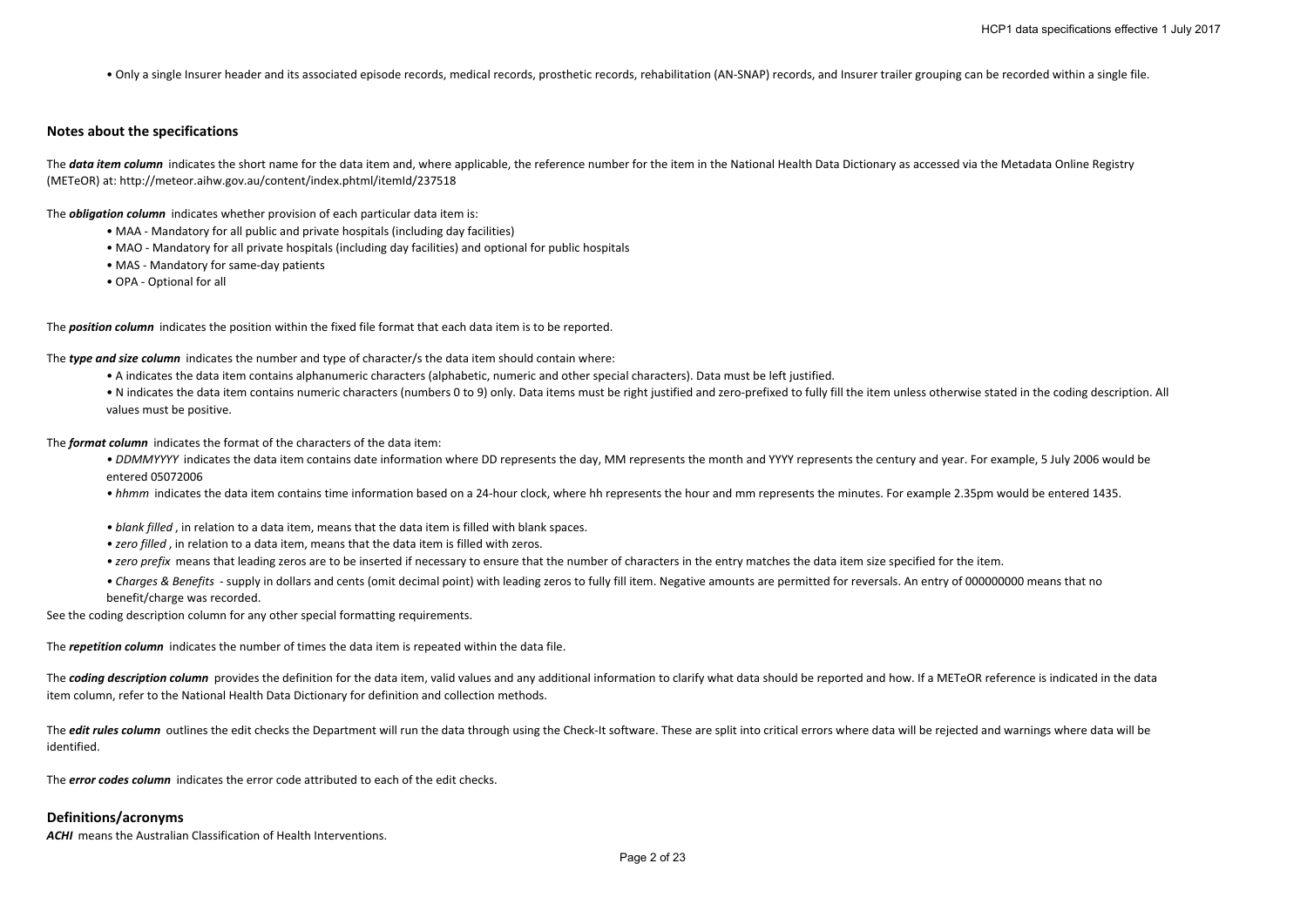*ADA* means the Australian Dental Association.

*AN‐SNAP* means the Australian National Sub‑Acute and Non‑Acute Patient Classification System.

*CCU* means the coronary care unit of <sup>a</sup> hospital.

*contracted doctor* means <sup>a</sup> doctor who has entered into an agreement with <sup>a</sup> private health insurer where the doctor agrees to accept payment by the insurer in relation to treatment provided to the insured person.

*contracted hospital* means <sup>a</sup> hospital which has entered into an agreement with <sup>a</sup> private health insurer to accept payment in relation to an episode of hospital treatment for an insured person under <sup>a</sup> complying health product.

*DRG* means the Australian Refined Diagnosis Related Group.

*episode* means the period of admitted patient care between <sup>a</sup> formal or statistical **admission** and <sup>a</sup> formal or statistical **separation**, characterised by only one care type.

*FIM* means functional independence measure and is the outcome measure used for **overnight‐stay rehabilitation patients**.

*formal admission* , in relation to <sup>a</sup> person, means the administrative process used by <sup>a</sup> hospital to record the commencement of accommodation, care or treatment of the person.

*formal separation* , in relation to <sup>a</sup> person, means the administrative process used by <sup>a</sup> hospital to record the cessation of accommodation, care or treatment of the person.

*HDU* means the high dependency unit of <sup>a</sup> hospital.

*Hospital* means <sup>a</sup> facility for which there is in force <sup>a</sup> Ministerial declaration that the facility is hospital under subsection 121‐5(6) of the *Private Health Insurance Act 2007* .

Hospital treatment is treatment (including the provision of goods and services) provided to a person with the intention to manage a disease, injury or condition, either at a hospital or with direct involvement of the hospital, by either a person who is authorised by a hospital to provide the treatment or under the management or control of such a person (subsection 121-5, Private Health Insurance Act 2007).

Exclusions to hospital treatment (eg treatment provided in an emergency department of <sup>a</sup> hospital) are specified in the Private Health Insurance (Health Insurance Business) Rules 2010, Part 3, Rule 8.

Inclusions to hospital treatment (eg some Chronic Disease Management Programs not involving prevention) are specified in the Private Health Insurance (Health Insurance Business) Rules 2010, Part 3. Hospital-in-the-home means the provision of care to hospital admitted patients in their place of residence as a substitute for hospital accommodation. Place of residence may be permanent or temporary (METeOR glossary item ID: 327308).

*Hospital‐in‐the‐home care days* means the total number of days between HiTH commencement date and HiTH completion date. ICD-10-AM means 'The International Statistical Classification of Diseases and Related Health Problems, 10th revision, Australian Modification, published by the National Centre for Classification in Health (Australia).

*ICU* means the intensive care unit of <sup>a</sup> hospital.

*insurer* means a private health insurer.

*MBS* means the Medicare Benefits Schedule, comprising:

- (a) the *Health Insurance (Diagnostic Imaging Services Table) Regulations 2005* ; and
- (b) the *Health Insurance (General Medical Services Table) Regulations 2005* ; and
- (c) the *Health Insurance (Pathology Services Table) Regulations 2005* ;

as in force from time to time, or any Regulations made in substitution for those Regulations.

*METeOR* (Metadata Online Registry) for national data standards.

*miscellaneous service code* means any miscellaneous hospital‐specific or insurer‐specific non‐MBS code. ADA items can be reported here.

*NHDD* means the (most current version of the) 'National Health Data Dictionary'.

*NICU* means the neonatal intensive care unit of <sup>a</sup> hospital.

*overnight*‑*stay patient* means <sup>a</sup> person who is admitted to and separates from <sup>a</sup> hospital on different dates.

*PHIAC means* Private Health Insurance Administration Council

*PICU* means the paediatric intensive care unit of <sup>a</sup> hospital.

procedure means clinical intervention that is surgical in nature, carries a procedural risk, carries an anaesthetic risk, requires specialised training, and/or requires special facilities or equipment only available in an acute care setting

*same‐day patient* means <sup>a</sup> person who is admitted to and separates from <sup>a</sup> hospital on the same date.

*SCN* means the special care nursery of <sup>a</sup> hospital.

*special character* means <sup>a</sup> character that has <sup>a</sup> visual representation but is not an alphanumeric character, ideogram or blank space.

statistical admission, in relation to a person, means the administrative process used by a hospital to record the commencement of a new episode of care that provides the person with a new care type during a single hospital stay.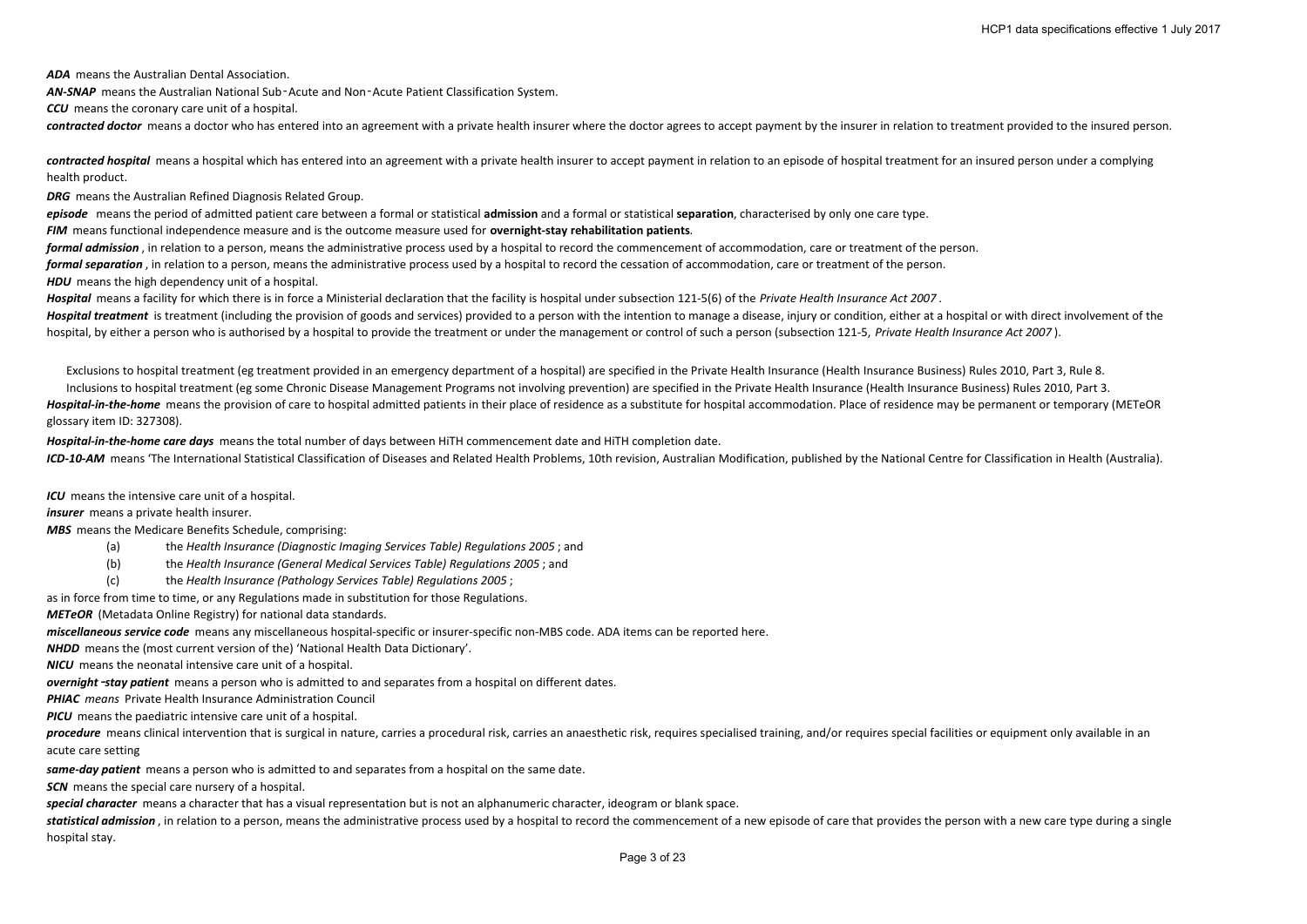*statistical separation* , in relation to <sup>a</sup> person, means the administrative process used by <sup>a</sup> hospital to record the cessation of an episode of care of the person during <sup>a</sup> single hospital stay.

# **Guide for Use**

Accommodation charges/benefits - refer to private, shared or high dependency accommodation for any Accommodation Type (i.e. advanced surgical, surgical, medical, rehabilitation, obstetrics, and psychiatry). All hospital episodes must have a charge/benefit component relating to accommodation, unless it was bundled, or the hospital billed a procedure-only fee. Therefore, cases such as chemotherapy should either have a charge/benefit component in "bundled" or "accommodation" or "theatre". They should not be reported as "other".

AN-SNAP Collection - the AN-SNAP collection is a separate data collection to the episode record for rehabilitation, which provides specific information regarding the functional gains of patients undergoing rehabilitation, as well as the AN‐SNAP class for overnight admitted patients. It is expected that one AN‐SNAP record be reported for each overnight admitted rehabilitation program, and one AN‐SNAP record be reported for an entire episode of care consisting of multiple same day visits. The AN‐SNAP record should be linked to the episode with the same separation date.

AN-SNAP Class - The AN-SNAP class allocated to each overnight admitted patient is in part determined by their FIM admission score. Given the FIM is not collected for same-day patients it is impossible to allocate same-day patients an AN-SNAP class.

*Bundled charges/benefits ‐*  refer to an aggregate of 2 or more charges billed by the hospital, such as case payments by DRG or MBS.

*CCU charges, benefits, days and hours* ‐ exclude ICU, SCN, NICU, PICU and HDU in calculations.

Functional Independence Measure - The FIM score for each of the 18 FIM motor and cognition items (maximum score of seven and a minimum score of one). Total scores can range from 18 to 126. Admission data must be collected within 72 hours after the admission. Discharge scores must be collected within 72 hours of discharge. Guide for collecting the AROC inpatient data set should be followed for scoring the FIM should be followed. This applies to AN‐SNAP admission and discharge FIM scores for overnight‐stay patients. The FIM is not collected for same‐day patients.

*Hospital‐in‐the‐home (HITH) ‐*  Episodes which include HITH services should be reported in <sup>a</sup> manner consistent with claiming practice. For example,

(a) HITH services which are part of an admitted psychiatric program and are claimed as a single same day service must be reported as single same day episode. This includes psychiatric patients that remain in an admitted HITH program over extended periods of time.

(b) If hospital claims are submitted to insurers at the conclusion of the admitted psychiatric HITH program, then one episode must be reported spanning the length of the program.

*ICU charges, benefits, days and hours* ‐ include NICU and PICU; exclude SCN, CCU or HDU in calculations.

Infant weight neonate - For live births (http://meteor.aihw.gov.au/content/pop/index.phtml/itemId/265594), birth weight (http://meteor.aihw.gov.au/content/pop/index.phtml/itemId/265594), birth weight (http://meteor.aihw.go preferably be measured within the first hour of life before significant postnatal weight loss has occurred. While statistical tabulations include 500 g groupings for birth weight, weights should not be recorded in those groupings. The actual weight should be recorded to the degree of accuracy to which it is measured. In perinatal collections the birth weight is to be provided for live born and stillborn babies.

**Minutes in Theatre** - calculate from the time the patient entered the operating theatre or procedure room until the time the patient left the operating theatre or procedure room. For example, coronary angiography/angioplasty, lithotripsy and ECT must have minutes of operating theatre time reported, even though they are performed in a procedure room rather than a theatre.

Other charges/benefits - refer to services which cannot be categorised as accommodation, theatre, labour, ICU, pharmacy, prosthesis, bundled, SCN, CCU or HITH. It excludes ex-gratia charges, television, phone calls, extra meals, FED, reversals or journal adjustments.

Palliative care status and days - include care provided in: a palliative care unit; a designated palliative care program; or under the principal clinical management of a palliative care physician or in the opinion of the treating doctor, when the principal clinical intent of care is palliation.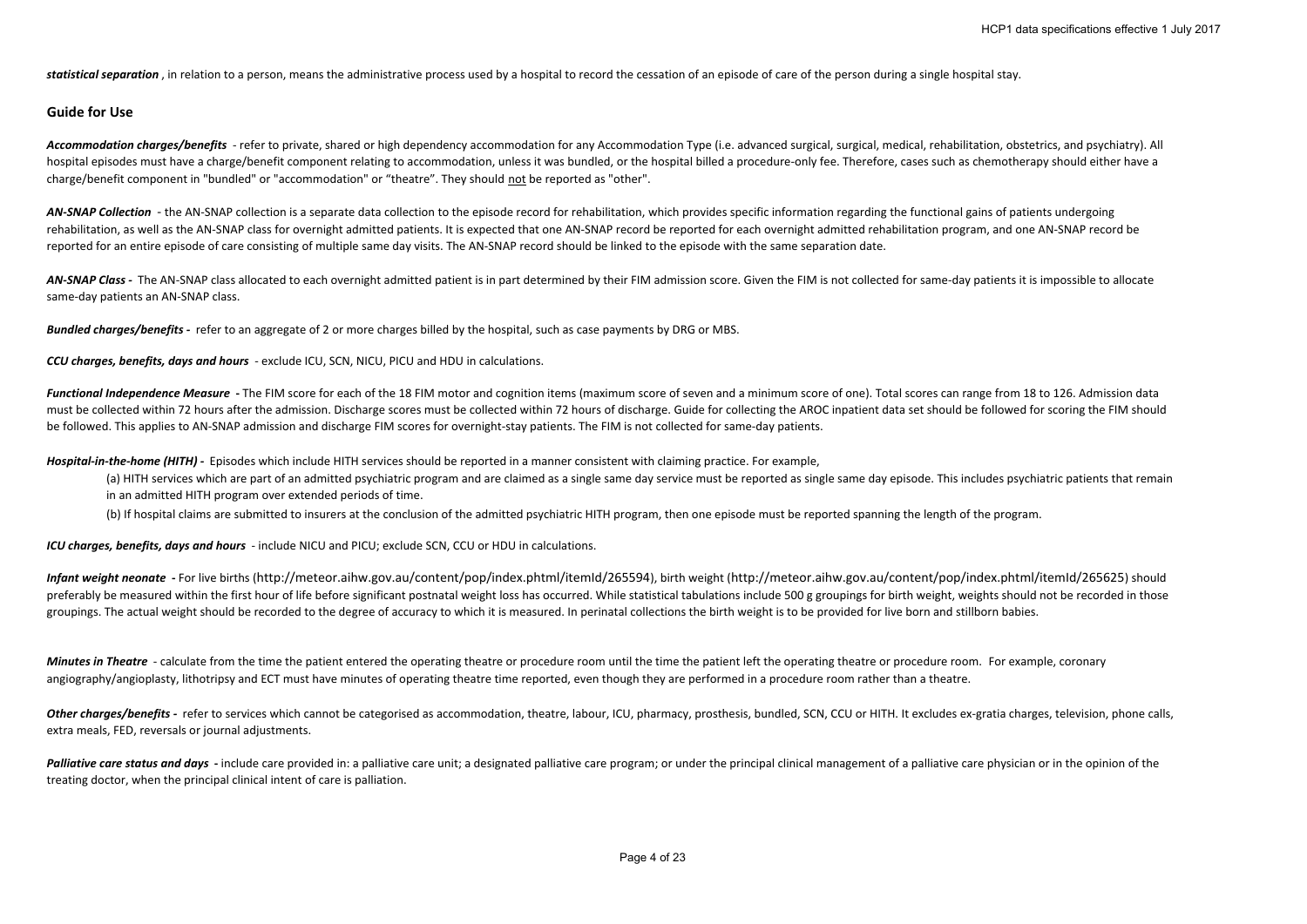Principal MBS item - select on the basis of: (a) the patient's first visit to a theatre or procedure room/coronary angiography suite; and (b) the MBS with the highest benefit amount. The principal MBS item relates to theatre or procedure room/angiography suite, and not to the medical item billed by the doctor. It may not necessarily correlate to the Principal Procedure Code. For example, renal dialysis, coronary angiography/ angioplasty, same-day chemotherapy, lithotripsy, ECT and sleep studies must have an MBS item number reported, even though they are procedure room rather than theatre. Where possible, any services that do not have <sup>a</sup> valid MBS item should be reported in the Miscellaneous Service Code item (item 68).

Principal Item Date - The date on which the principal MBS item is carried out. If there is no principal MBS item, then the date that the first Miscellaneous Service Code item was carried out may optionally be entered.

Qualified days for newborns - The number of qualified days is calculated with reference to the date of admission, date of separation and any other date(s) of change of qualification status: the date of admission is counted if the patient was qualified at the end of the day; the date of change to qualification status is counted if the patient was qualified at the end of the day; the date of separation is not counted, even if the patient was qualified on that day. The normal rules for calculations of patient days apply. To determine if newborn days are qualified days, see the METeOR definition for Newborn Qualification Status (Metadata glossary item 327254).

*SCN charges, benefits, days and hours* ‐ exclude NICU, ICU, CCU, PICU and HDU in calculations.

Secondary MBS item - The secondary MBS items relate to theatre, and not to the medical item billed by the doctor. It may not always correlate to the Procedure Codes (ICD-10-AM). Where possible, any services that do not have <sup>a</sup> valid MBS item should be reported in the Miscellaneous Service Code item (item 68).

*Theatre charges/benefits ‐*  refer to <sup>a</sup> theatre/procedure room/ angiography suite.

Re-admission within 28 days - Planned re-admission refers to planned re-admission within 28 days from this or another hospital. Note: do not include transfers from another hospital as re-admissions.

### **Data Quality**

*Error Codes*

 $1^{st}$  Character – represents the type of record i.e. E (episode), P (prosthetic), A (AN-SNAP), M (medical), R (edits checking across records)

2<sup>nd</sup> Character – W (represents a warning where an edit rule has been identified)– the record will be accepted and insurers notified

2<sup>nd</sup> Character – E (represents an error where an edit rule has failed) – the record will be rejected and insurers notified

# **Further information**

For further information about the HCP requirements including AN‐SNAP, please see the following websites:

General information about the data collection, health insurer codes, reports and software

# www.health.gov.au/casemix

List of Hospital provider numbers

To request <sup>a</sup> list of hospital provider numbers please email: declarations@health.gov.au

Metadata and health dictionary specifications

http://meteor.aihw.gov.au/content/index.phtml/itemId/181162

For private health insurance industry information

http://www.apra.gov.au/

Commonwealth Prosthesis list

http://www.health.gov.au/internet/main/publishing.nsf/Content/health‐privatehealth‐prostheseslist.htm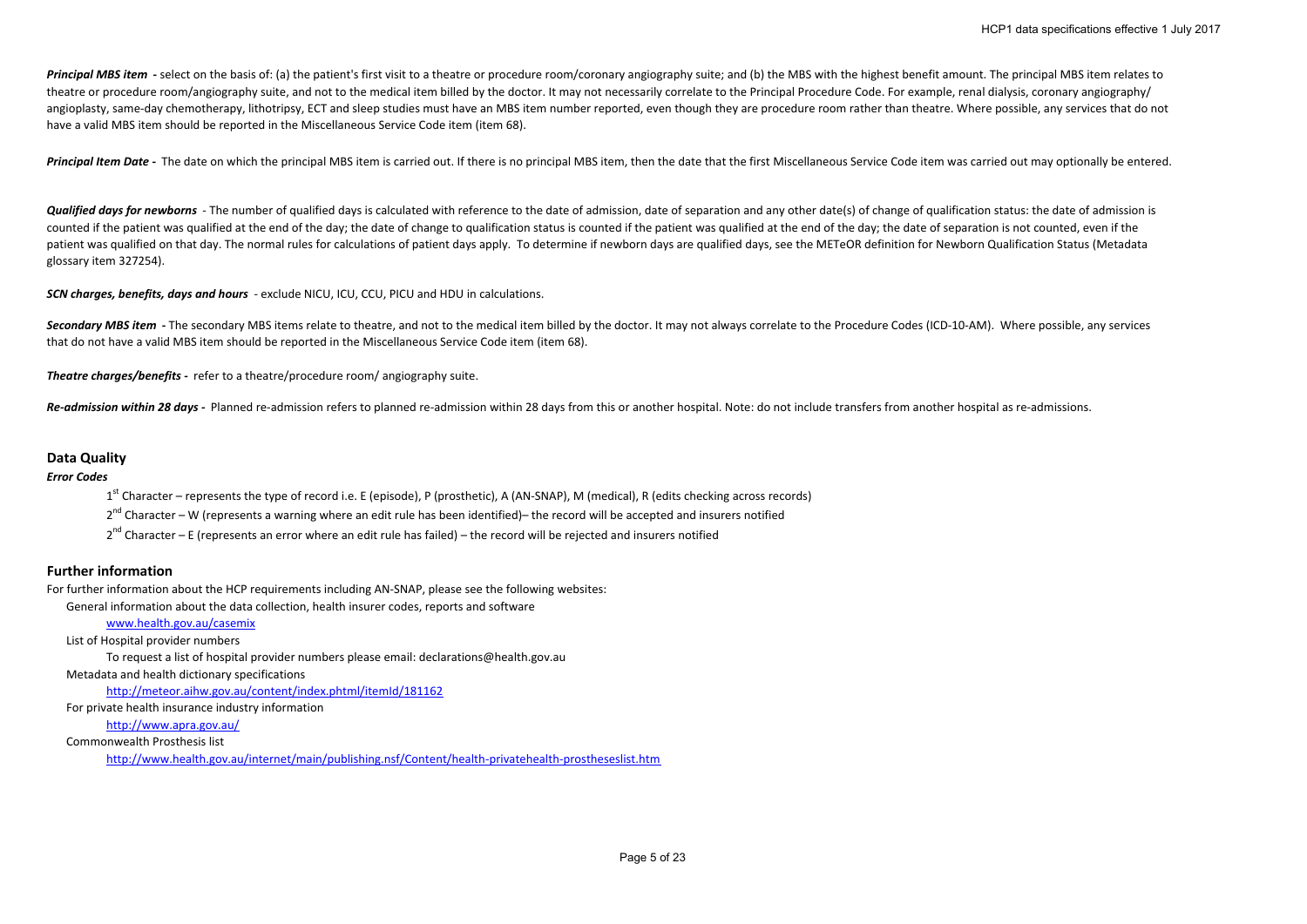| #              | <b>I</b> tem              | Quantity                       | Type & size | Format        | Values/description                                                                                      | <b>Edit Rules</b>                                                                                                                                                                               | <b>Error Code/s</b>                      |
|----------------|---------------------------|--------------------------------|-------------|---------------|---------------------------------------------------------------------------------------------------------|-------------------------------------------------------------------------------------------------------------------------------------------------------------------------------------------------|------------------------------------------|
|                | <b>FILE HEADER</b>        | one per physical file of data  | A(7)        | YYYYMM        | Valid value 'HCPDATA'                                                                                   |                                                                                                                                                                                                 |                                          |
| $\overline{2}$ |                           |                                | A(3)        |               | Source identifier (INSURER (or other) IDENTIFIER)                                                       | <b>Reject</b> file if not same as specified in the                                                                                                                                              | HE02.0                                   |
| 3              |                           |                                | A(6)        |               | YEAR-MONTH (separation month reported)                                                                  | physical file name.<br>Reject file if not a valid insurer code.<br>Reject file if not in format YYYYMM.<br>Reject file if does not match the month year<br>specified in the physical file name. | <b>HE02.1</b><br>HE03.0<br><b>HE03.1</b> |
| 4              |                           |                                | N(2)        |               | The number of Insurers' data in this file; valid value '1'                                              | If present, reject file if not = 1 or 01.                                                                                                                                                       | HE04                                     |
| $\overline{5}$ | <b>INSURER HEADER</b>     | one per physical file of data  | A(1)        | <b>YYYYMM</b> | Valid value 'B'                                                                                         | Reject file if not = 'B'                                                                                                                                                                        | HE05                                     |
| 6              |                           |                                | A(3)        |               | <b>INSURER IDENTIFIER</b>                                                                               | Reject file if not same as Source identifier<br>value in FILE HEADER section item 2 above.                                                                                                      | HE06                                     |
| 7              |                           |                                | A(6)        |               | YEAR-MONTH (separation month reported)                                                                  | Reject file if not same as YEAR-MONTH value HE07<br>in FILE HEADER section item 3 above.                                                                                                        |                                          |
| $\overline{8}$ | <b>EPISODE RECORDS</b>    | many per physical file of data | A(1371)     |               | 1371 characters; record type of 'E' followed by 1370 character record<br>as specified in this document. |                                                                                                                                                                                                 |                                          |
| 9              | <b>MEDICAL RECORDS</b>    | many per episode               | A(92)       |               | 92 characters; record type of 'M' followed by 91 character record as<br>specified in this document.     |                                                                                                                                                                                                 |                                          |
| 10             | <b>PROSTHETIC RECORDS</b> | 0 to many per episode          | A(54)       |               | 54 characters; record type of 'P' followed by 53 character record as<br>specified in this document.     |                                                                                                                                                                                                 |                                          |
| 11             | <b>AN-SNAP RECORDS</b>    | 0 to many per episode          | A(95)       |               | 95 characters; record type of 'S' followed by 94 character record as<br>specified in this document.     |                                                                                                                                                                                                 |                                          |
| 12             | <b>INSURER TRAILER</b>    | one per physical file of data  | A(1)        |               | Valid Value 'T'                                                                                         | Reject file if not = 'T'                                                                                                                                                                        | <b>HE12</b>                              |
| 13             |                           |                                | A(3)        |               | <b>INSURER IDENTIFIER</b>                                                                               | Reject file if not same as Source Identifier<br>value in FILE HEADER section item 2 above.                                                                                                      | <b>HE13</b>                              |
| 14             |                           |                                | N(6)        |               | Number of Episode records                                                                               | If present, reject file if not numeric                                                                                                                                                          | <b>HE14</b>                              |
| 15             |                           |                                | N(6)        |               | Number of Medical records                                                                               | If present, reject file if not numeric                                                                                                                                                          | <b>HE15</b>                              |
| 16             |                           |                                | N(6)        |               | Number of Prosthetic records ('000000' means no prosthetic                                              | If present, reject file if not numeric                                                                                                                                                          | <b>HE16</b>                              |
| 17             |                           |                                | N(6)        |               | records)<br>Number of AN-SNAP records ('000000' means no AN-SNAP<br>records)                            | If present, reject file if not numeric                                                                                                                                                          | <b>HE17</b>                              |
|                | 18 FILE TRAILER           | one per physical file of data  | A(1)        |               | Valid value 'Z'                                                                                         | Reject file if not 'Z'                                                                                                                                                                          | <b>HE18</b>                              |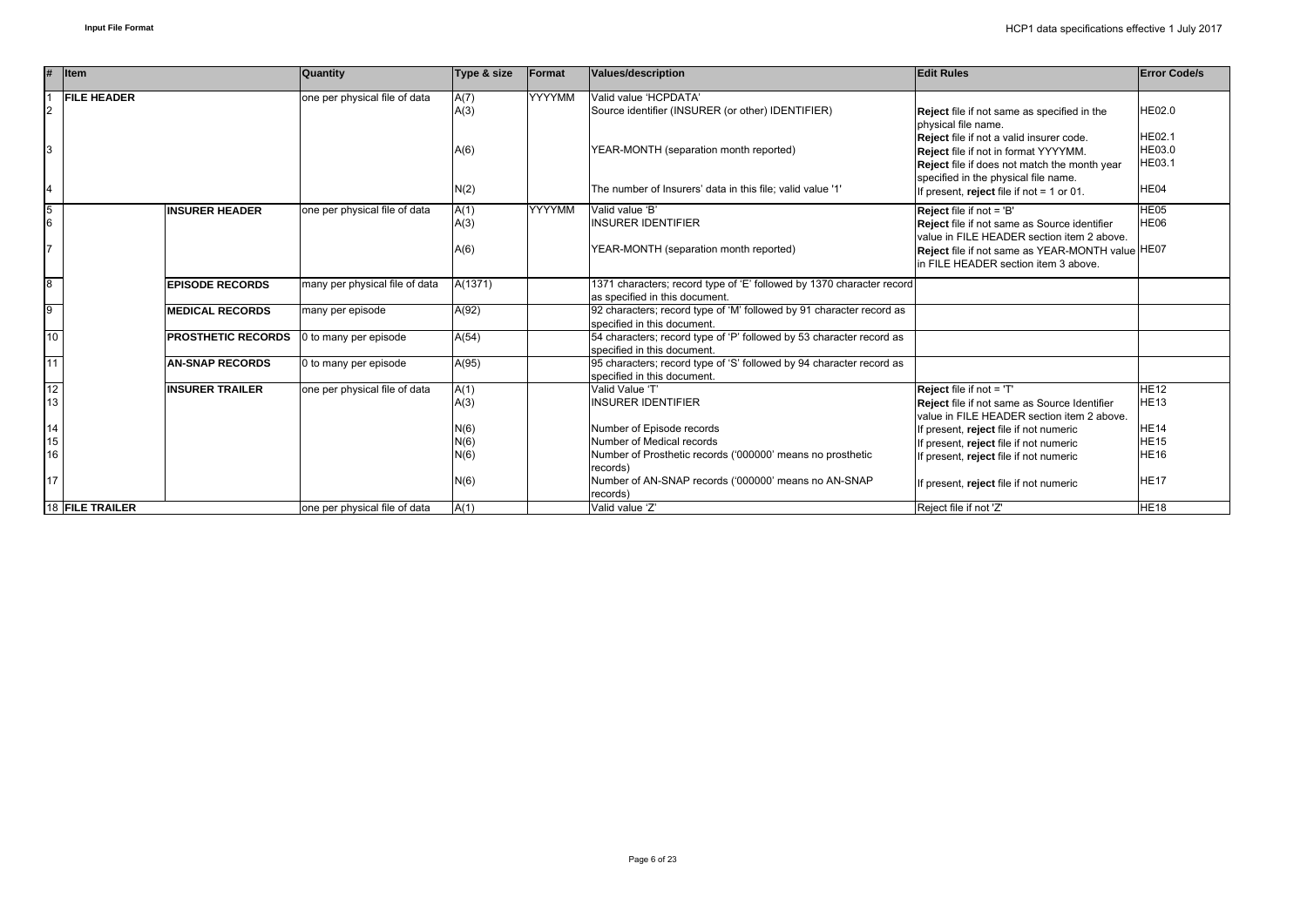| <b>No</b>       | <b>Data Item</b>         | <b>METeOR</b><br>identifier | identifier | <b>ECLIPSE Obligation Position</b> | <b>Start</b>    | Position Type &<br><b>End</b> | size  | Format                                                                             | <b>Repetition Coding description</b>                                                                                                                                                                                                                                                                               | <b>Edit Rules</b>                                                                                                                                                                               | Error<br>code/s             |
|-----------------|--------------------------|-----------------------------|------------|------------------------------------|-----------------|-------------------------------|-------|------------------------------------------------------------------------------------|--------------------------------------------------------------------------------------------------------------------------------------------------------------------------------------------------------------------------------------------------------------------------------------------------------------------|-------------------------------------------------------------------------------------------------------------------------------------------------------------------------------------------------|-----------------------------|
|                 | Insurer identifier       |                             |            | MAA                                |                 |                               | A(3)  | Left justify                                                                       | Insurer identifier selected from the list of registered private health<br>insurers.                                                                                                                                                                                                                                | Reject record if not same as Source<br>Identifier value in FILE HEADER item                                                                                                                     | EE001.1                     |
| $\overline{2}$  | Link Identifier          |                             |            | <b>MAA</b>                         |                 | 27                            | A(24) | Left justify                                                                       | A unique identifier of an episode that links data items from this<br>(episode) record to the associated medical, prosthetic or AN-<br>SNAP records.                                                                                                                                                                | Reject record if blank                                                                                                                                                                          | EE002                       |
| 3               | Provider (hospital) code |                             |            | MAA                                | 28              | 35                            | A(8)  | <b>NNNNNNNA</b><br>(uppercase)                                                     | The Commonwealth-issued hospital provider number, as selected<br>from the lists maintained by the Department of Health and Ageing<br>"OVERSEAS" = overseas provider                                                                                                                                                | Reject record if not (a valid 8<br>character Commonwealth provider<br>number or 'OVERSEAS').                                                                                                    | EE003                       |
| $\overline{4}$  | Product code             |                             |            | MAA                                | 36              | 43                            | A(8)  |                                                                                    | The product code for patient's insurance cover at admission.                                                                                                                                                                                                                                                       | Reject record if blank.                                                                                                                                                                         | <b>EE004</b>                |
| 5               | Hospital contract status |                             |            | MAA                                | 44              | 44                            | A(1)  | Left justify                                                                       | The payment arrangement the insurer has with the hospital.<br>Y = a hospital with which an Insurer has a contract<br>$N = a$ hospital with which the Insurer does not have a contract.<br>T = a hospital is paid under 2nd Tier benefit arrangement<br>$B = a$ hospital is paid under a "Bulk payment" arrangement | Reject record if not (Y or N or T or<br>B).                                                                                                                                                     | EE005                       |
| 6               | Total days paid          |                             |            | MAA                                | 45              | 48                            | N(4)  | Right justify<br>Zero prefix                                                       | The total number of days for which benefits were paid by the<br>Insurer, including days for which benefits were paid as a Nursing<br>Home Type Patient.<br>Same-day cases equal 0001.<br>Zero fill if no benefit paid for accommodation by fund.                                                                   | Reject record if not numeric<br><b>Identify</b> if total days paid > (date<br>separated - date admitted - leave<br>days)<br>Identify if same-day status is 1 and<br>total days paid is not 0001 | EE006<br>EW006.0<br>EW006.1 |
|                 | Accommodation charge     |                             |            | MAA                                | 49              | 57                            | N(9)  | Right justify<br>Zero prefix<br>\$\$\$\$\$\$\$cc<br>(omit decimal<br>point)        | The gross amount charged for accommodation (include ex-gratia<br>and patient portion accommodation charges).<br>Zero fill if no amount charged.<br>Blank means this charge was not separately identified but charged<br>under another item.<br>refer to quide for use                                              | If present, reject record if not<br>numeric                                                                                                                                                     | EE007                       |
| 8               | Accommodation benefit    |                             |            | MAA                                | $\overline{58}$ | 66                            | N(9)  | Right justify<br>Zero prefix<br>\$\$\$\$\$\$\$cc<br>(omit decimal<br>point)        | The gross benefit paid for accommodation (include ex-gratia<br>accommodation benefits).<br>Zero fill if no amount paid.<br>Blank means this benefit was not separately identified but paid<br>under another item.<br>*refer to quide for use                                                                       | If present, reject record if not<br>numeric                                                                                                                                                     | EE008                       |
| 9               | Theatre charge           |                             |            | <b>MAA</b>                         | 67              | $\overline{75}$               | N(9)  | Right justify<br>Zero prefix<br>\$\$\$\$\$\$\$cc<br>(omit decimal<br>point)        | The gross amount charged for a theatre/procedure room/<br>angiography suite (include ex-gratia and patient portion theatre<br>charges).<br>Zero fill if no amount charged.<br>Blank means this charge was not separately identified but charged<br>under another item.<br>refer to quide for use                   | If present, reject record if not<br>numeric                                                                                                                                                     | <b>EE009</b>                |
| 10 <sup>1</sup> | Theatre benefit          |                             |            | <b>MAA</b>                         | 76              | 84                            | N(9)  | Right justify<br>Zero prefix<br>\$\$\$\$\$\$\$cc<br>(omit decimal<br>point)        | The gross benefit paid for a theatre/procedure room/angiography<br>suite (include ex-gratia theatre benefits).<br>Zero fill if no amount paid.<br>Blank means this benefit was not separately identified but paid<br>under another item.<br>refer to quide for use                                                 | If present, reject record if not<br>numeric                                                                                                                                                     | EE010                       |
| 11              | Labour ward charge       |                             |            | <b>MAA</b>                         | 85              | 93                            | N(9)  | <b>Right justify</b><br>Zero prefix<br>\$\$\$\$\$\$\$cc<br>(omit decimal<br>point) | The gross amount charged for labour ward (include ex-gratia and<br>patient portion labour ward charges).<br>Blank means this charge was not separately identified but charged<br>under another item.<br>Zero fill if no amount charged.                                                                            | If present, reject record if not<br>numeric                                                                                                                                                     | EE011                       |
|                 | 12 Labour ward benefit   |                             |            | <b>MAA</b>                         | 94              | 102                           | N(9)  | Right justify<br>Zero prefix<br>\$\$\$\$\$\$\$cc<br>(omit decimal<br>point)        | The gross benefit paid for labour ward (include ex-gratia labour<br>ward benefits)<br>Blank means this benefit was not separately identified but paid<br>under another item.<br>Zero fill if no amount paid.                                                                                                       | If present, reject record if not<br>numeric                                                                                                                                                     | EE012                       |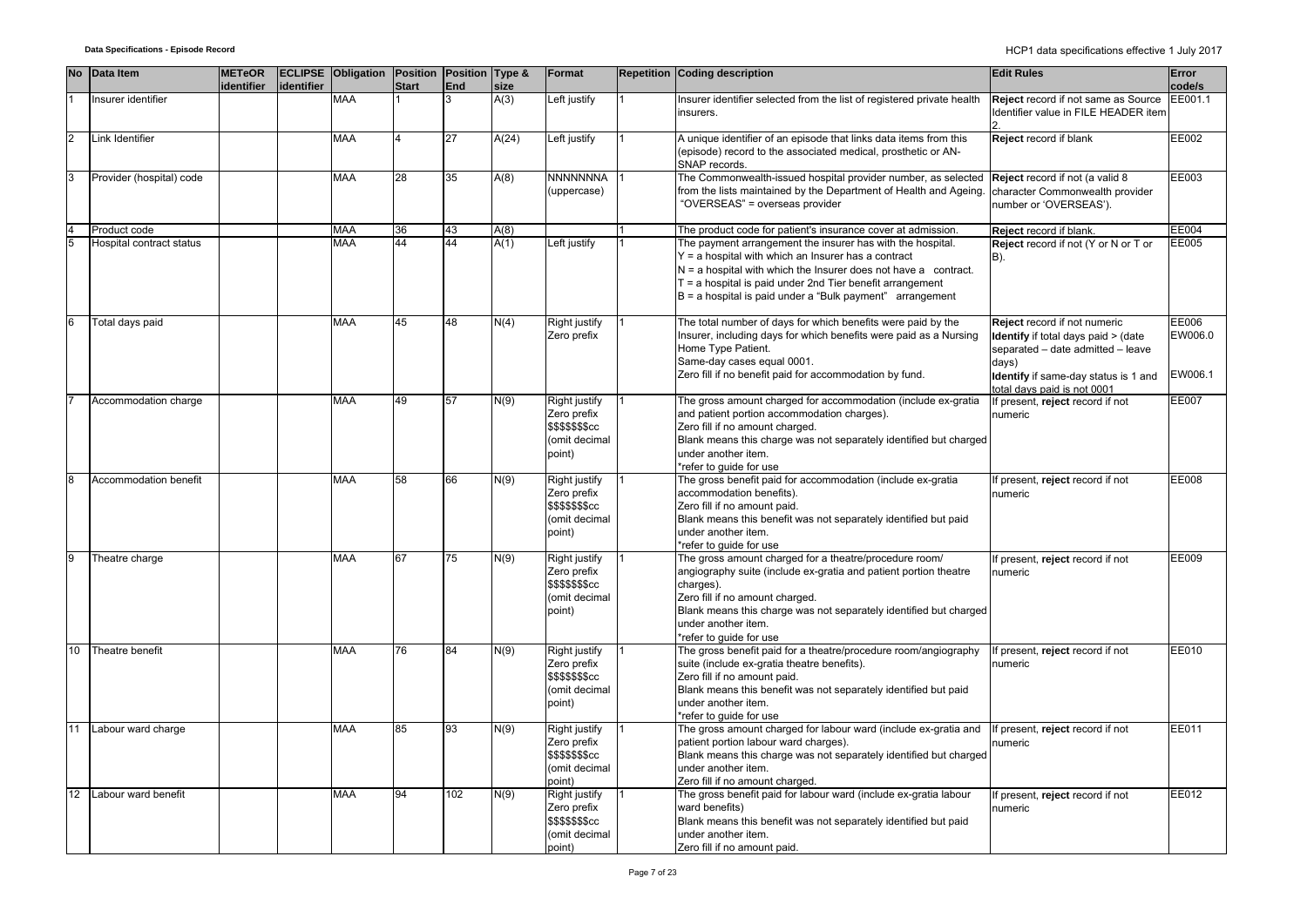|    | No Data Item                  | <b>METeOR</b><br>identifier | identifier | <b>ECLIPSE Obligation Position Position Type &amp;</b> | <b>Start</b>     | <b>End</b> | size | Format                                                                      | <b>Repetition Coding description</b>                                                                                                                                                                                                                                                                                                                                            | <b>Edit Rules</b>                           | Error<br>code/s |
|----|-------------------------------|-----------------------------|------------|--------------------------------------------------------|------------------|------------|------|-----------------------------------------------------------------------------|---------------------------------------------------------------------------------------------------------------------------------------------------------------------------------------------------------------------------------------------------------------------------------------------------------------------------------------------------------------------------------|---------------------------------------------|-----------------|
| 13 | Intensive Care Unit<br>Charge |                             |            | MAA                                                    | 103              | 111        | N(9) | Right justify<br>Zero prefix<br>\$\$\$\$\$\$\$cc<br>(omit decimal<br>point) | ntensive Care Unit charge must reflect the gross amount charged<br>for ICU (include ex-gratia and patient portion ICU charges).<br>Zero fill if no amount charged.<br>Blank means this charge was not separately identified but charged<br>under another item.<br>*refer to guide for use                                                                                       | If present, reject record if not<br>numeric | EE013           |
| 14 | Intensive Care Unit Benefi    |                             |            | MAA                                                    | $\overline{112}$ | 120        | N(9) | Right justify<br>Zero prefix<br>\$\$\$\$\$\$cc<br>(omit decimal<br>point)   | The gross benefit paid for ICU (include ex-gratia ICU benefits).<br>Zero fill if no amount paid.<br>Blank means this benefit was not separately identified but paid<br>under another item.<br>*refer to quide for use                                                                                                                                                           | f present, reject record if not<br>numeric  | EE014           |
| 15 | Prosthesis charge             |                             |            | <b>MAA</b>                                             | 121              | 129        | N(9) | Right justify<br>Zero prefix<br>\$\$\$\$\$\$\$cc<br>(omit decimal<br>point) | The gross maximum amount charged for prosthesis (include ex-<br>gratia prosthesis charges, handling fee and patient portion).<br>Blank means this charge was not separately identified but charged<br>under another item.<br>Zero fill if no amount charged.                                                                                                                    | f present, reject record if not<br>numeric  | EE015           |
| 16 | Prosthesis benefit            |                             |            | MAA                                                    | 130              | 138        | N(9) | Right justify<br>Zero prefix<br>\$\$\$\$\$\$cc<br>(omit decimal<br>point)   | The gross benefit paid for prosthesis (include ex-gratia prosthesis<br>benefit and handling fee).<br>Blank means this benefit was not separately identified but paid<br>under another item.<br>Zero fill if no amount paid                                                                                                                                                      | f present, reject record if not<br>numeric  | EE016           |
| 17 | Pharmacy charge               |                             |            | MAA                                                    | 139              | 147        | N(9) | Right justify<br>Zero prefix<br>\$\$\$\$\$\$cc<br>(omit decimal<br>point)   | The gross charge raised for pharmacy (include ex-gratia and<br>patient portion pharmacy charges, exclude discharge<br>medications).<br>Zero fill if no amount charged.<br>Blank means this charge was not separately identified but charged<br>under another item.<br>*refer to guide for use                                                                                   | present, reject record if not<br>numeric    | <b>EE017</b>    |
| 18 | Pharmacy benefit              |                             |            | MAA                                                    | 148              | 156        | N(9) | Right justify<br>Zero prefix<br>\$\$\$\$\$\$\$cc<br>(omit decimal<br>point) | The gross benefit paid for pharmacy (include ex-gratia pharmacy<br>benefits, exclude discharge medications.)<br>Zero fill if no amount paid.<br>Blank means this benefit was not separately identified but paid<br>under another item.<br>*refer to guide for use                                                                                                               | f present, reject record if not<br>numeric  | EE018           |
|    | 19 Bundled charges            |                             |            | MAA                                                    | 157              | 165        | N(9) | Right justify<br>Zero prefix<br>\$\$\$\$\$\$cc<br>(omit decimal<br>point)   | The gross bundled charge raised (include ex-gratia and patient<br>portion bundled charges).<br>Zero fill if no amount charged.<br>Blank means this charge was not separately identified but charged<br>under another item.<br>*refer to guide for use                                                                                                                           | f present, reject record if not<br>าumeric  | EE019           |
|    | 20 Bundled benefits           |                             |            | MAA                                                    | 166              | 174        | N(9) | Right justify<br>Zero prefix<br>\$\$\$\$\$\$cc<br>(omit decimal<br>point)   | The gross bundled benefit paid (include ex-gratia bundled<br>benefits).<br>Zero fill if no amount paid.<br>Blank means this benefit was not separately identified but paid<br>under another item.<br>*refer to guide for use                                                                                                                                                    | f present, reject record if not<br>numeric  | EE020           |
| 21 | Other charges                 |                             |            | MAA                                                    | 175              | 183        | N(9) | Right justify<br>Zero prefix<br>\$\$\$\$\$\$\$cc<br>(omit decimal<br>point) | The gross charge raised for any chargeable item which cannot be<br>specifically categorised elsewhere (exclude ex-gratia charges,<br>television, phone calls, extra meals, FED, reversals or journal<br>adjustments).<br>Zero fill if no amount charged.<br>Blank means this charge was not separately identified but charged<br>under another item.<br>*refer to quide for use | If present, reject record if not<br>numeric | EE021           |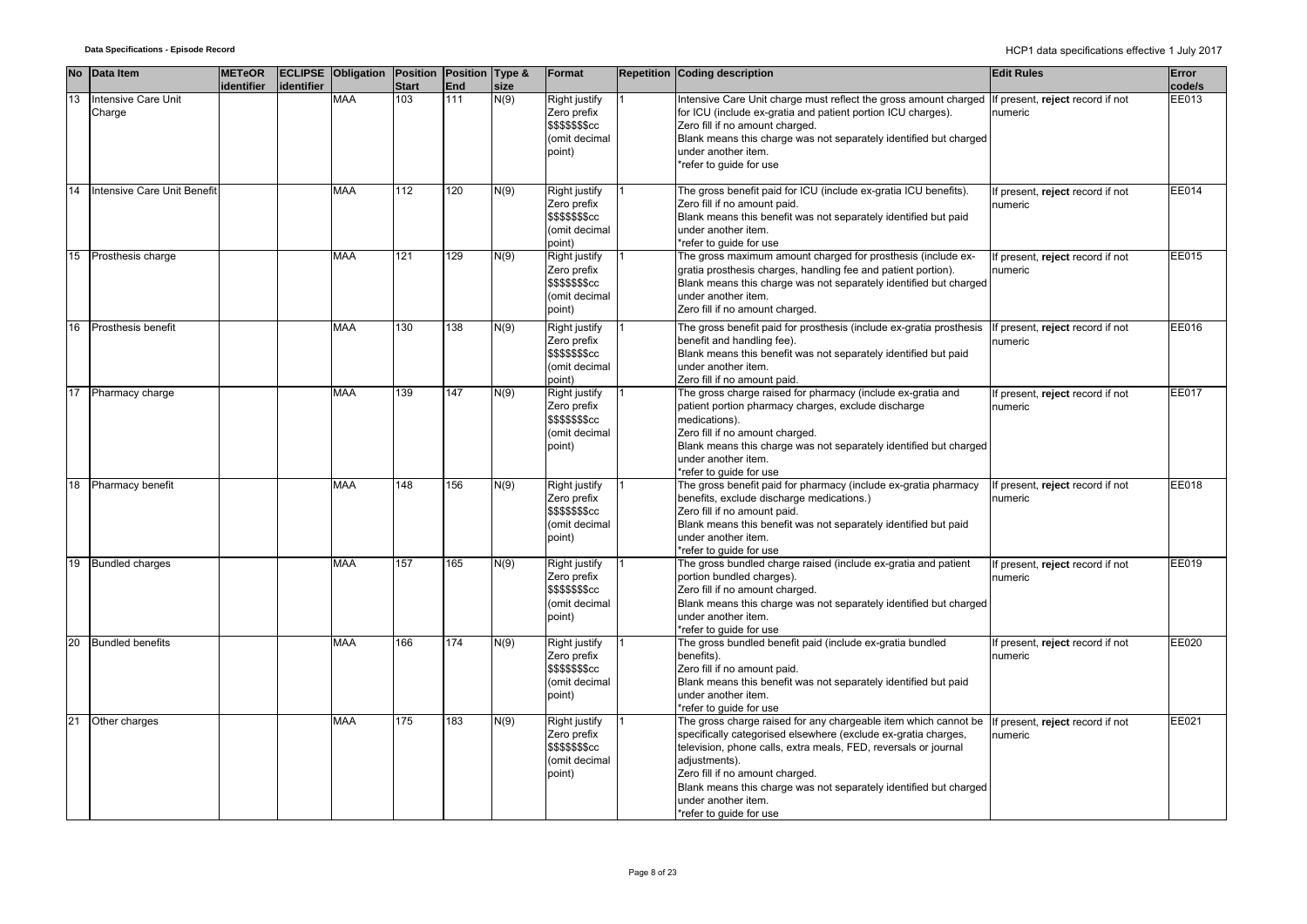|    | No Data Item                  | <b>METeOR</b><br>identifier | identifier | <b>ECLIPSE</b> Obligation | Position<br><b>Start</b> | Position Type &<br>End | size | Format                                                                      | <b>Repetition Coding description</b>                                                                                                                                                                                                                                                                                                                                        | <b>Edit Rules</b>                                                                                                                        | Error<br>code/s |
|----|-------------------------------|-----------------------------|------------|---------------------------|--------------------------|------------------------|------|-----------------------------------------------------------------------------|-----------------------------------------------------------------------------------------------------------------------------------------------------------------------------------------------------------------------------------------------------------------------------------------------------------------------------------------------------------------------------|------------------------------------------------------------------------------------------------------------------------------------------|-----------------|
| 22 | Other benefits                |                             |            | <b>MAA</b>                | 184                      | 192                    | N(9) | Right justify<br>Zero prefix<br>\$\$\$\$\$\$\$cc<br>(omit decimal<br>point) | The gross benefit paid for any chargeable item which cannot be<br>specifically categorised elsewhere, (exclude ex-gratia benefits,<br>television, phone calls, extra meals, FED, reversals or journal<br>adjustments).<br>Zero fill if no amount paid.<br>Blank means this benefit was not separately identified but paid<br>under another item.<br>*refer to quide for use | If present, reject record if not<br>numeric                                                                                              | EE022           |
| 23 | Front end deductible          |                             |            | <b>MAA</b>                | 193                      | 201                    | N(9) | Right justify<br>Zero prefix<br>\$\$\$\$\$\$\$cc<br>(omit decimal<br>point) | The amount of Front End Deductible (excess) deducted from the<br>benefit otherwise payable by the Insurer to the hospital.<br>Zero fill if no FED applicable.                                                                                                                                                                                                               | Reject record if not numeric                                                                                                             | EE023           |
|    | 24 Ancillary cover status     |                             |            | <b>MAA</b>                | 202                      | 202                    | A(1) |                                                                             | An indicator of whether a patient has ancillary cover at the time of<br>admission.<br>Y = patient has ancillary cover;<br>N = patient does not have ancillary cover                                                                                                                                                                                                         | Reject record if not ('Y' or 'N').                                                                                                       | EE024           |
|    | 25 Ancillary charges          |                             |            | <b>OPA</b>                | 203                      | 211                    | N(9) | Right justify<br>Zero prefix<br>\$\$\$\$\$\$\$cc<br>(omit decimal<br>point) | The total charge raised for in-hospital benefits claimed under an<br>ancillary table.<br>Zero fill if no amount charged.                                                                                                                                                                                                                                                    | If present, reject record if not<br>numeric                                                                                              | EE025           |
| 26 | Ancillary benefits            |                             |            | <b>OPA</b>                | 212                      | 220                    | N(9) | Right justify<br>Zero prefix<br>\$\$\$\$\$\$\$cc<br>(omit decimal<br>point) | The total benefit paid for in hospital benefits paid under an<br>ancillary table.<br>Zero fill if no amount paid.                                                                                                                                                                                                                                                           | If present, reject record if not<br>numeric                                                                                              | EE026           |
| 27 | <b>Total Medical charges</b>  |                             |            | <b>MAA</b>                | 221                      | 229                    | N(9) | Right justify<br>Zero prefix<br>\$\$\$\$\$\$\$cc<br>(omit decimal<br>point) | The total charge for medical items, as set out in the medical<br>records associated with the episode.<br>Zero fill if no amount charged.                                                                                                                                                                                                                                    | Reject record if not numeric                                                                                                             | EE027           |
| 28 | <b>Total Medical Benefits</b> |                             |            | <b>MAA</b>                | 230                      | 238                    | N(9) | Right justify<br>Zero prefix<br>\$\$\$\$\$\$\$cc<br>(omit decimal<br>point) | The total benefit paid for medical items (by both Medicare and<br>Insurer) as set out in the medical records associated with the<br>episode.<br>Zero fill if no amount paid.                                                                                                                                                                                                | Reject record if not numeric                                                                                                             | E028            |
|    | 29 Date of birth              | 287007                      |            | <b>MAA</b>                | 239                      | 246                    | A(8) | DDMMYYYY 1                                                                  | The date of birth of the person.                                                                                                                                                                                                                                                                                                                                            | Reject record if not in format<br><b>DDMMYYYY</b>                                                                                        | EE029           |
| 30 | Postcode - Australian         | 287224                      |            | <b>MAA</b>                | 247                      | 250                    | N(4) | Right justify<br>Zero prefix                                                | The numeric descriptor for a postal delivery area, aligned with<br>locality, suburb or place for the address of a person.<br>9999 = unknown postcode<br>$8888 = 0$ verseas                                                                                                                                                                                                  | Reject record if not (a valid<br>Australian postcode or 9999 or<br>8888).                                                                | EE030           |
| 31 | Sex                           | 287316                      |            | <b>MAA</b>                | 251                      | 251                    | N(1) |                                                                             | The biological distinction between male and female, as<br>represented by a code.<br>$1 = male$<br>$2 =$ female<br>3 = intersex or indeterminate<br>9 = not stated/inadequately described                                                                                                                                                                                    | Reject record if not (1, 2, 3 or 9).                                                                                                     | EE031           |
| 32 | Admission date                | 269967                      |            | <b>MAA</b>                | 252                      | 259                    | A(8) | <b>DDMMYYYY</b>                                                             | Date on which an admitted patient commences an episode of<br>care.                                                                                                                                                                                                                                                                                                          | Reject record if not in format<br><b>DDMMYYYY</b>                                                                                        | EE032           |
| 33 | Separation date               | 270025                      |            | <b>MAA</b>                | 260                      | 267                    | A(8) | DDMMYYYY 1                                                                  | Date on which an admitted patient completes an episode of care.                                                                                                                                                                                                                                                                                                             | Reject file if not in format<br>DDMMYYYY, blank or if not ≥<br>Admission date, or if MM is not same<br>as month input in Insurer Header. | EE033           |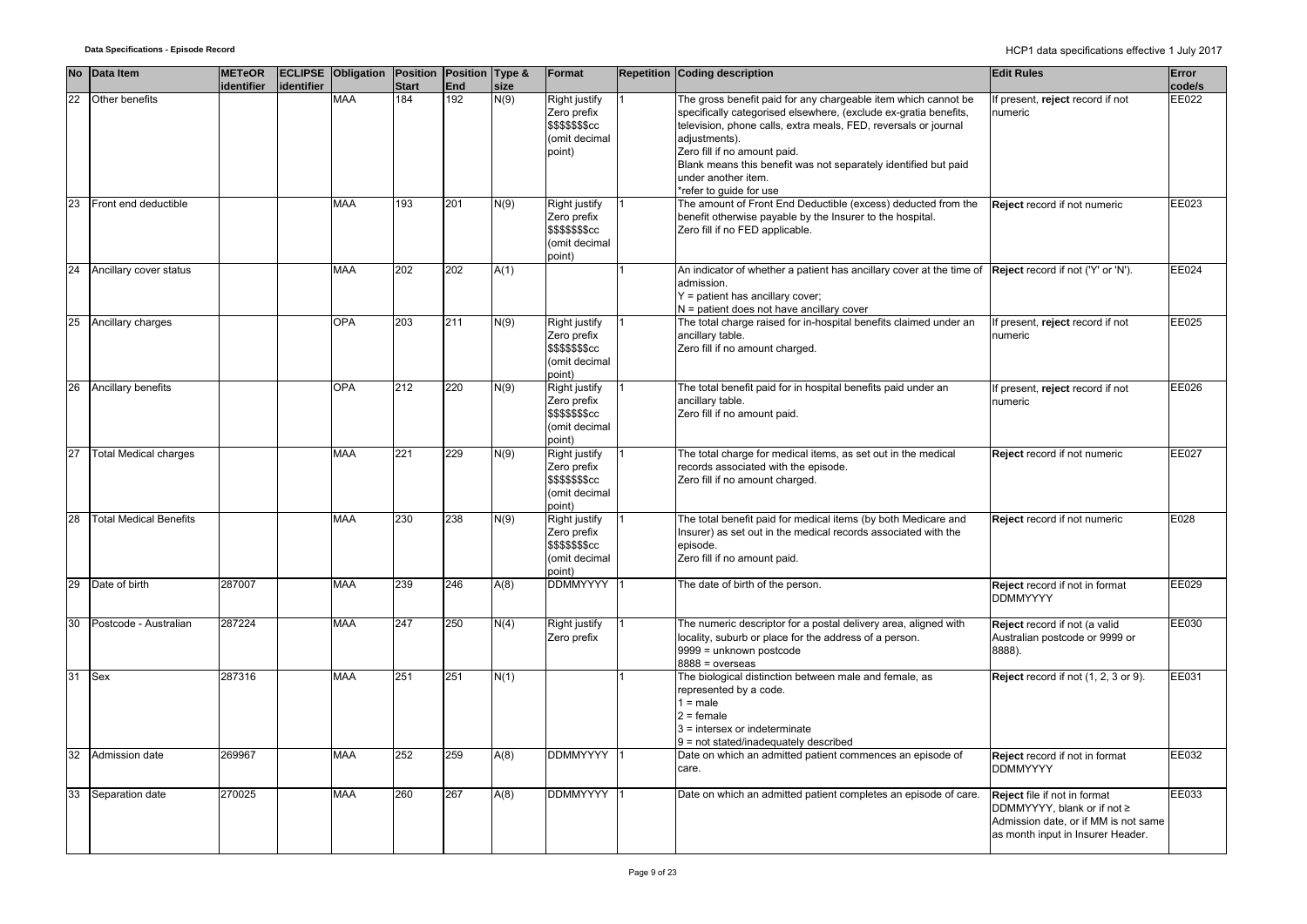| <b>No</b>       | Data Item                            | <b>METeOR</b><br>identifier | identifier | <b>ECLIPSE Obligation Position Position Type &amp;</b> | <b>Start</b> | <b>End</b> | size | Format                              | <b>Repetition Coding description</b>                                                                                                                                                                                                                                                                                                                                                                                                                                | <b>Edit Rules</b>                                                                                                                                                                                                                        | Error<br>code/s    |
|-----------------|--------------------------------------|-----------------------------|------------|--------------------------------------------------------|--------------|------------|------|-------------------------------------|---------------------------------------------------------------------------------------------------------------------------------------------------------------------------------------------------------------------------------------------------------------------------------------------------------------------------------------------------------------------------------------------------------------------------------------------------------------------|------------------------------------------------------------------------------------------------------------------------------------------------------------------------------------------------------------------------------------------|--------------------|
| $\overline{34}$ | Hospital type                        |                             |            | <b>MAA</b>                                             | 268          | 268        | N(1) |                                     | The type of hospital where the episode occurred.<br>$1 = \text{public}$<br>$2$ = private<br>$3$ = private day facility<br>$4$ = public day facility<br>$9 = other/unknown$                                                                                                                                                                                                                                                                                          | <b>Reject</b> record if not (1, 2, 3, 4, or 9).<br>Identify record if Hospital type does<br>not match provider hospital table                                                                                                            | EE034<br>EW034     |
| 35              | ICU davs                             |                             |            | <b>MAA</b>                                             | 269          | 271        | N(3) | <b>Right justify</b><br>Zero prefix | The number of days the patient spent in ICU, NICU or PICU.<br>Zero fill if not applicable.<br>*refer to guide for use                                                                                                                                                                                                                                                                                                                                               | Reject record if not numeric.<br>Reject record if not zero for private<br>day facilities                                                                                                                                                 | EE035.0<br>EE035.1 |
|                 |                                      |                             |            |                                                        |              |            |      |                                     |                                                                                                                                                                                                                                                                                                                                                                                                                                                                     | Identify record if not zero for public<br>day facilities (item $34 = 4$ )                                                                                                                                                                | EW035.1            |
| 36              | Diagnosis related group              | 391295                      |            | <b>OPA</b>                                             | 272          | 275        | A(4) | Left justify                        | The DRG code which describes the episode of care.<br>"GEN" = A generated episode not suitable for grouping according<br>to the health Insurer practices.<br>This should be the Health Insurer DRG wherever possible;<br>otherwise the Hospital DRG.                                                                                                                                                                                                                 | If present, identify record if not (a<br>valid DRG code for DRG version in<br>item 37 or 'GEN ')                                                                                                                                         | <b>EW036</b>       |
| 37              | <b>DRG</b> version                   |                             |            | CON                                                    | 276          | 277        | A(2) |                                     | The version of the DRG classification:<br>$41$ = version 4.1<br>$42$ = version 4.2<br>$50$ = version $5.0$<br>$51$ = version $5.1$<br>$52$ = version $5.2$<br>$60$ = version $6.0$<br>$6x = version 6.x$<br>$70$ = version $7.0$<br>$90 =$ version $9.0$<br>$80$ = version $8.0$<br>na = version n.a<br>Must be supplied if DRG code provided at item 36.                                                                                                           | If present, identify record if not valid EW037.0<br>version.<br>Identify record if blank and DRG<br>code provided.                                                                                                                       | EW037.1            |
| 38              | Admission time                       | 269972                      |            | <b>MAS</b>                                             | 278          | 281        | N(4) | hhmm $(24)$<br>hour clock)          | Time at which an admitted patient commences an episode of care. Reject record if blank and same-day EE038<br>Blank fill if not applicable.<br>Mandatory for same-day patients.                                                                                                                                                                                                                                                                                      | status (item 50) is 1.<br>If present, Reject record if not a valid EE038.1<br>time value in format HHMM (HH is in<br>the range 00-23 and MM is in the<br>range 00-59)                                                                    |                    |
| 39              | Infant weight, neonate,<br>stillborn | 269938                      |            | <b>MAA</b>                                             | 282          | 285        | N(4) | Right justify<br>Zero prefix        | The first weight, in grams, of the live-born or stillborn baby<br>obtained after birth, or the weight of the neonate or infant on the<br>date admitted if this is different from the date of birth.<br>Weight on the date the infant is admitted should be recorded if the<br>weight is less than or equal to 9000g and age is less than 365<br>days. An entry of 0000 means the patient's age >= 365 days or<br>weight was > 9000 grams.<br>refer to guide for use | Reject record if not numeric<br><b>Identify</b> record if weight > 9000g and EW039.1<br>$OS \leq 365$<br>Identify record if weight > 0 and LOS EW039.2<br>365 days<br>where, LOS = Admission date (item<br>32) - Date of Birth (item 29) | EE039.0            |
| 40              | Hours of mechanical<br>ventilation   | 479010                      |            | <b>MAA</b>                                             | 286          | 289        | N(4) | Right justify<br>Zero prefix        | The total number of hours an admitted patient has spent on<br>continuous ventilator support.<br>Continuous ventilatory support refers to the application of<br>ventilation via an invasive artificial airway. For the purposes of this<br>data element, invasive artificial airway is that provided via an<br>endotracheal tube or a tracheostomy tube.<br>Zero fill if not applicable.                                                                             | Reject record if not numeric                                                                                                                                                                                                             | EE040              |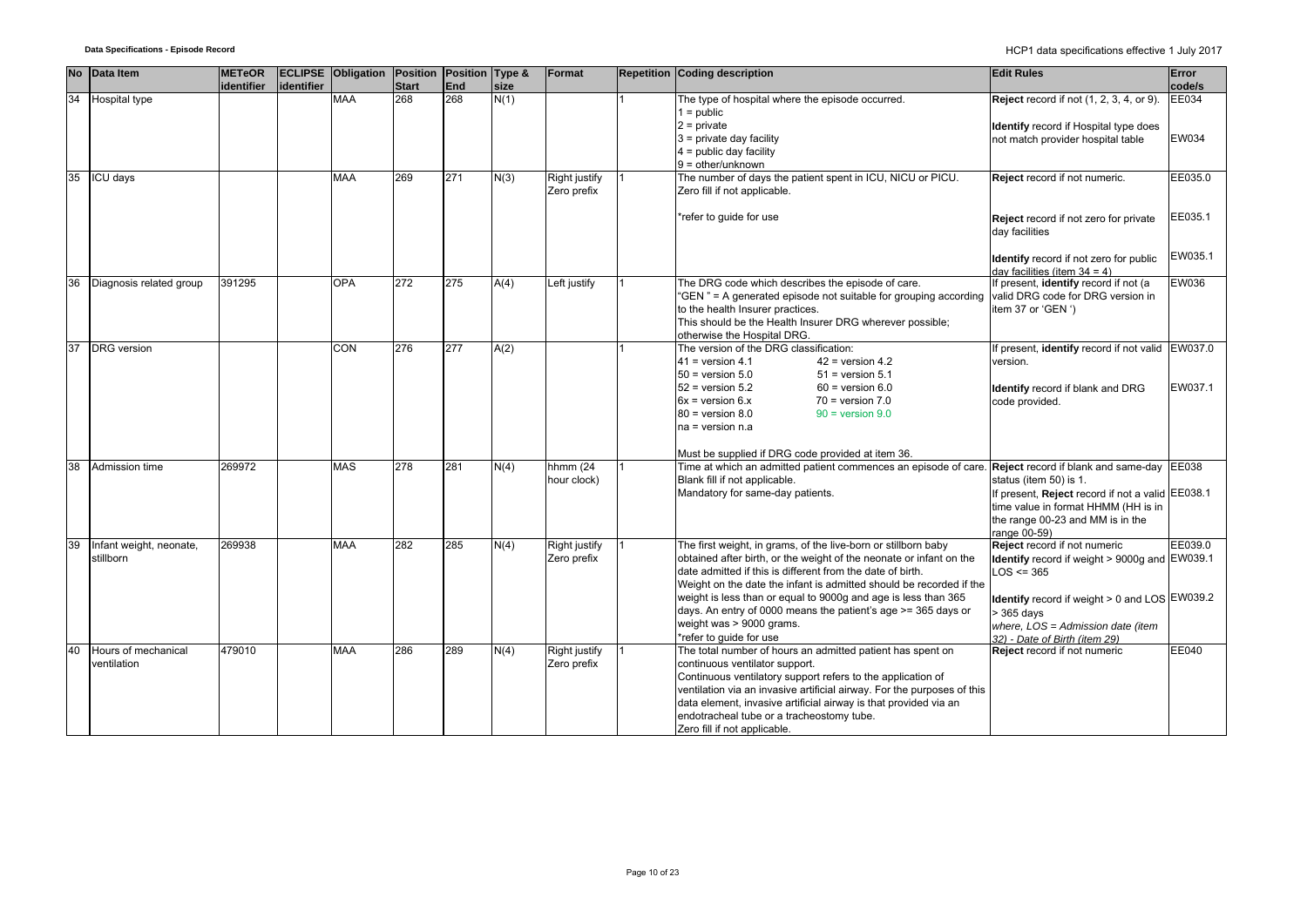|    | No Data Item       | <b>METeOR</b>        |            | <b>ECLIPSE Obligation Position Position Type &amp;</b> |                     |            |      | Format                                                | <b>Repetition Coding description</b>                                                                                                                                                                                                                     | <b>Edit Rules</b>                                                                             | Error           |
|----|--------------------|----------------------|------------|--------------------------------------------------------|---------------------|------------|------|-------------------------------------------------------|----------------------------------------------------------------------------------------------------------------------------------------------------------------------------------------------------------------------------------------------------------|-----------------------------------------------------------------------------------------------|-----------------|
|    |                    | identifier<br>270094 | identifier | <b>MAA</b>                                             | <b>Start</b><br>290 | End<br>291 | size |                                                       |                                                                                                                                                                                                                                                          |                                                                                               | code/s<br>EE041 |
| 41 | Mode of separation |                      |            |                                                        |                     |            | N(2) | Left justify<br>and follow<br>with space<br>(may also | Status at separation of person (discharge/transfer/death) and<br>place to which person is released, as represented by a code.<br>1 = discharge/transfer to an(other) acute hospital<br>2 = discharge/transfer to a residential aged care service, unless | Reject record if not (01, 02, 03, 04,<br>05, 06, 07, 08, 09, 1, 2, 3, 4, 5, 6, 7,<br>8 or 9). |                 |
|    |                    |                      |            |                                                        |                     |            |      | submit in old<br>format with                          | this is the usual place of residence<br>3 = discharge/transfer to an(other) psychiatric hospital                                                                                                                                                         |                                                                                               |                 |
|    |                    |                      |            |                                                        |                     |            |      | zero prefix)                                          | 4 = discharge/transfer to other health care accommodation<br>(includes mothercraft hospitals)<br>5 = statistical discharge-type change                                                                                                                   |                                                                                               |                 |
|    |                    |                      |            |                                                        |                     |            |      |                                                       | $6$ = left against medical advice/discharge at own risk<br>7 = statistical discharge from leave                                                                                                                                                          |                                                                                               |                 |
|    |                    |                      |            |                                                        |                     |            |      |                                                       | $8 =$ died<br>9 = other (includes discharge to usual residence, own                                                                                                                                                                                      |                                                                                               |                 |
|    |                    |                      |            |                                                        |                     |            |      |                                                       | accommodation or welfare institution (includes prisons, hostels<br>and group homes providing primarily welfare services))                                                                                                                                |                                                                                               |                 |
| 42 | Separation time    | 270026               |            | <b>MAS</b>                                             | 292                 | 295        | N(4) | hhmm (24<br>hour clock)                               | Time at which an admitted patient completes an episode of care.<br>Blank fill if not applicable.                                                                                                                                                         | Reject record if blank and same-day EE042<br>status (item 50) is 1.                           |                 |
|    |                    |                      |            |                                                        |                     |            |      |                                                       | Conditional item - mandatory for same-day patients                                                                                                                                                                                                       | If present, Reject record if not a valid EE042.1<br>time value in format HHMM (HH is in       |                 |
|    |                    |                      |            |                                                        |                     |            |      |                                                       |                                                                                                                                                                                                                                                          | the range 00-23 and MM is in the<br>range 00-59)<br>Identify record if hospital type (item    | <b>EW042</b>    |
|    |                    |                      |            |                                                        |                     |            |      |                                                       |                                                                                                                                                                                                                                                          | 34) is 3 (Private Day Facility) and<br>patient stay exceeds 23 hours                          |                 |
| 43 | Source of referral |                      |            | <b>MAA</b>                                             | 296                 | 296        | N(1) |                                                       | The facility from which the patient was referred:<br>$0 =$ Born in hospital                                                                                                                                                                              | <b>Reject</b> record if not (0, 1, 2, 4, 5, 6,<br>7, 8 or 9).                                 | EE043           |
|    |                    |                      |            |                                                        |                     |            |      |                                                       | 1 = Admitted patient transferred from another hospital<br>$2$ = Statistical admission – care type change<br>4 = from Accident/Emergency                                                                                                                  |                                                                                               |                 |
|    |                    |                      |            |                                                        |                     |            |      |                                                       | 5 = from Community Health service;<br>6 = from Outpatients department                                                                                                                                                                                    |                                                                                               |                 |
|    |                    |                      |            |                                                        |                     |            |      |                                                       | $7 = from Nursing home$<br>8 = by outside medical practitioner                                                                                                                                                                                           |                                                                                               |                 |
| 44 | Care Type          | 270174               |            | <b>MAA</b>                                             | 297                 | 299        | N(3) | Left justify two 1                                    | $9 = Other$<br>The overall nature of a clinical service provided to an admitted                                                                                                                                                                          | Reject record if not (10, 20, 21, 22,                                                         | EE044           |
|    |                    |                      |            |                                                        |                     |            |      | digit codes<br>and follow                             | patient during an episode of care (admitted care), or the type of<br>service provided by the hospital for boarders or posthumous organ 90 or 100)                                                                                                        | 23, 30, 31, 32, 33, 40, 50, 60, 70, 80,                                                       |                 |
|    |                    |                      |            |                                                        |                     |            |      | with a blank<br>space                                 | procurement (other care), as represented by a code.<br>$10 =$ Acute care                                                                                                                                                                                 |                                                                                               |                 |
|    |                    |                      |            |                                                        |                     |            |      |                                                       | 20 = Rehabilitation care<br>21 = Rehabilitation care delivered in a designated unit<br>22 = Rehabilitation care according to a designated program                                                                                                        |                                                                                               |                 |
|    |                    |                      |            |                                                        |                     |            |      |                                                       | 23 = Rehabilitation care is the principle clinical intent<br>30 = Palliative care                                                                                                                                                                        |                                                                                               |                 |
|    |                    |                      |            |                                                        |                     |            |      |                                                       | 31 = Palliative care delivered in a designated unit<br>32 = Palliative care according to a designated program                                                                                                                                            |                                                                                               |                 |
|    |                    |                      |            |                                                        |                     |            |      |                                                       | 33 = Palliative care is the principle clinical intent<br>40 = Geriatric Evaluation and management                                                                                                                                                        |                                                                                               |                 |
|    |                    |                      |            |                                                        |                     |            |      |                                                       | 50 = Psychogeriatric care<br>60 = Nursing Home Type                                                                                                                                                                                                      |                                                                                               |                 |
|    |                    |                      |            |                                                        |                     |            |      |                                                       | 70 = Newborn care<br>80 = Other admitted patient care<br>90 = Organ procurement - posthumous                                                                                                                                                             |                                                                                               |                 |
|    |                    |                      |            |                                                        |                     |            |      |                                                       | 100 = Hospital boarder                                                                                                                                                                                                                                   |                                                                                               |                 |
| 45 | Total leave days   | 270251               |            | <b>MAA</b>                                             | 300                 | 303        | N(4) | Right justify<br>Zero prefix                          | Sum of the length of leave (date returned from leave minus date<br>went on leave) for all periods within the hospital stay.<br>Zero fill if not applicable.                                                                                              | Reject record if not numeric.                                                                 | EE045           |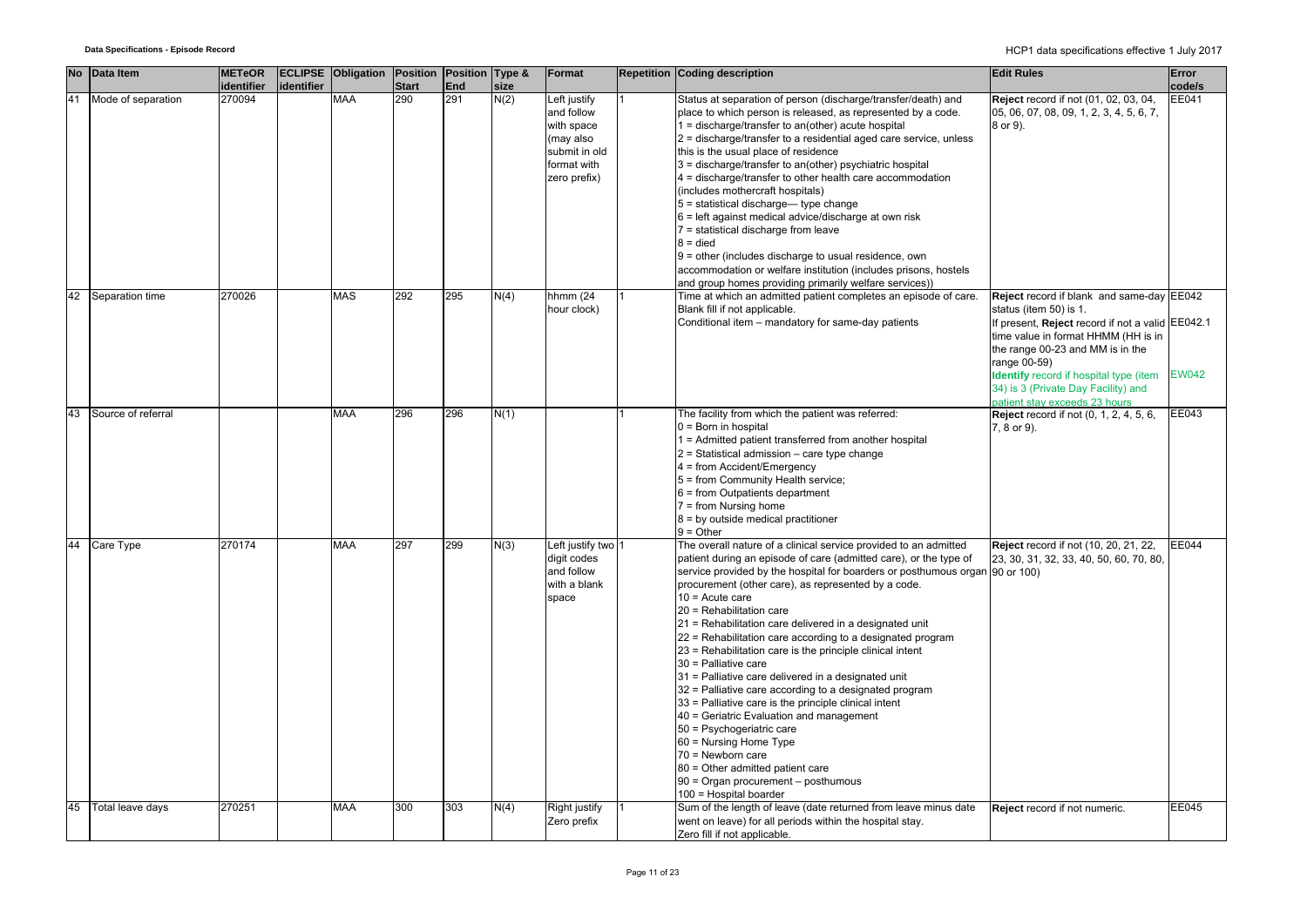|    | No Data Item               | <b>METeOR</b> |            | <b>ECLIPSE Obligation Position Position Type &amp;</b> |              |     |      | Format                  |    | <b>Repetition Coding description</b>                                                                                                      | <b>Edit Rules</b>                                                       | Error        |
|----|----------------------------|---------------|------------|--------------------------------------------------------|--------------|-----|------|-------------------------|----|-------------------------------------------------------------------------------------------------------------------------------------------|-------------------------------------------------------------------------|--------------|
|    |                            | identifier    | identifier |                                                        | <b>Start</b> | End | size |                         |    |                                                                                                                                           |                                                                         | code/s       |
| 46 | Non-Certified days of stay |               |            | <b>MAO</b>                                             | 304          | 307 | N(4) | <b>Right justify</b>    |    | The number of days spent in the hospital, without certification, that                                                                     | If present, reject record if not                                        | EE046.0      |
|    |                            |               |            |                                                        |              |     |      | Zero prefix             |    | exceeded 35 days.                                                                                                                         | numeric.                                                                |              |
|    |                            |               |            |                                                        |              |     |      |                         |    | Zero fill if not applicable.                                                                                                              | Reject record if blank and hospital                                     | EE046.1      |
|    |                            |               |            |                                                        |              |     |      |                         |    | Mandatory for private hospitals and private day facilities.                                                                               | type is (private or private day facility).                              |              |
|    |                            |               |            |                                                        |              |     |      |                         |    |                                                                                                                                           |                                                                         |              |
| 47 | Principal diagnosis        | 391326        |            | <b>MAA</b>                                             | 308          | 313 | A(6) | <b>NANNNN</b>           |    | Each entry should consist of:                                                                                                             | f present, reject record if not a valid EE047.0                         |              |
|    |                            |               |            |                                                        |              |     |      | Left justify            |    | one (1) digit that represents the Condition Onset Flag code                                                                               | ICD-10-AM principal diagnosis code                                      |              |
|    |                            |               |            |                                                        |              |     |      | Strip hyphen,<br>dots & |    | five (5) alphanumeric characters that represent the principal<br>diagnosis code                                                           |                                                                         |              |
|    |                            |               |            |                                                        |              |     |      | morphology              |    |                                                                                                                                           | Reject record if blank and private<br>hospital (item $34 = 2$ or 3) and | EE047.1      |
|    |                            |               |            |                                                        |              |     |      | codes                   |    | Condition Onset Flag - A qualifier for each coded diagnosis to                                                                            | contracted episode (item 5= 'Y' or                                      |              |
|    |                            |               |            |                                                        |              |     |      |                         |    | indicate the onset of the condition relative to the beginning of the                                                                      | 'B').                                                                   |              |
|    |                            |               |            |                                                        |              |     |      |                         |    | episode of care, as represented by a code.                                                                                                |                                                                         |              |
|    |                            |               |            |                                                        |              |     |      |                         |    | 1 = condition with onset during the episode of admitted patient                                                                           | dentify record if blank and public                                      |              |
|    |                            |               |            |                                                        |              |     |      |                         |    | care                                                                                                                                      | nospital (item 34 = 1 or 4) or non-                                     | EW047        |
|    |                            |               |            |                                                        |              |     |      |                         |    | $2$ = condition not noted as arising during the episode of admitted                                                                       | contracted episode (item 5 = 'T' or                                     |              |
|    |                            |               |            |                                                        |              |     |      |                         |    | patient care                                                                                                                              | 'N').                                                                   |              |
|    |                            |               |            |                                                        |              |     |      |                         |    | $9 = not reported$                                                                                                                        |                                                                         |              |
|    |                            |               |            |                                                        |              |     |      |                         |    | Note:                                                                                                                                     | Identify record if Same-day Status                                      |              |
|    |                            |               |            |                                                        |              |     |      |                         |    | All patients should report a condition onset flag code of 2 for the                                                                       | Item $50$ ) = 2 (overnight patient) and                                 | EW047.1      |
|    |                            |               |            |                                                        |              |     |      |                         |    | principal diagnosis, with the exception of newborns. Newborns in                                                                          | Z50N or Z50NN (where $N = 0$ to 9).                                     |              |
|    |                            |               |            |                                                        |              |     |      |                         |    | their admitted birth episode within the hospital may report a                                                                             |                                                                         |              |
|    |                            |               |            |                                                        |              |     |      |                         |    | condition onset flag code of 1 or 2 for the principal diagnosis.                                                                          | Identify record if Care Type = 60 and                                   |              |
|    |                            |               |            |                                                        |              |     |      |                         |    | Newborn episodes can be identified by ICD-10-AM Code Z38.x in                                                                             | not Z742 or Z75N or Z75NN (where                                        | EW047.2      |
|    |                            |               |            |                                                        |              |     |      |                         |    | the principal or additional diagnosis code field.                                                                                         | $N = 0$ to 9).                                                          |              |
|    |                            |               |            |                                                        |              |     |      |                         |    |                                                                                                                                           |                                                                         |              |
|    |                            |               |            |                                                        |              |     |      |                         |    | Principal Diagnosis - The diagnosis established after study to be                                                                         | dentify record if condition onset flag                                  |              |
|    |                            |               |            |                                                        |              |     |      |                         |    | chiefly responsible for occasioning an episode of admitted patient<br>care, an episode of residential care or an attendance at the health | = 1 and not Z38N or Z38NN (where                                        | EW047.3      |
|    |                            |               |            |                                                        |              |     |      |                         |    | care establishment, as represented by a code.                                                                                             | $N = 0$ to 9).                                                          |              |
|    |                            |               |            |                                                        |              |     |      |                         |    | The principal diagnosis should be reported in the most current                                                                            |                                                                         |              |
|    |                            |               |            |                                                        |              |     |      |                         |    | version of ICD-10-AM and selected according to the National                                                                               |                                                                         |              |
|    |                            |               |            |                                                        |              |     |      |                         |    | Coding Standards.                                                                                                                         |                                                                         |              |
|    |                            |               |            |                                                        |              |     |      |                         |    |                                                                                                                                           |                                                                         |              |
| 48 | Additional diagnosis       | 391322        |            | <b>MAA</b>                                             | 314          | 607 | A(6) | <b>NANNNN</b>           | 49 | Each entry should consist of:                                                                                                             | Reject record if not (a valid ICD-10-                                   | <b>EE048</b> |
|    |                            |               |            |                                                        |              |     |      | Left justify            |    | one (1) digit that represents the Condition Onset Flag code                                                                               | AM code or blank).                                                      |              |
|    |                            |               |            |                                                        |              |     |      | Strip hyphen,           |    | five (5) alphanumeric characters that represent the additional                                                                            |                                                                         |              |
|    |                            |               |            |                                                        |              |     |      | dots &                  |    | diagnosis code                                                                                                                            | Identify record if the same as                                          | EW048        |
|    |                            |               |            |                                                        |              |     |      | morphology              |    |                                                                                                                                           | 'Principal Diagnosis Code'                                              |              |
|    |                            |               |            |                                                        |              |     |      | codes                   |    | Condition Onset Flag - A qualifier for each coded diagnosis to                                                                            |                                                                         |              |
|    |                            |               |            |                                                        |              |     |      |                         |    | indicate the onset of the condition relative to the beginning of the                                                                      |                                                                         |              |
|    |                            |               |            |                                                        |              |     |      |                         |    | episode of care, as represented by a code.                                                                                                |                                                                         |              |
|    |                            |               |            |                                                        |              |     |      |                         |    | 1 = condition with onset during the episode of admitted patient<br>care                                                                   |                                                                         |              |
|    |                            |               |            |                                                        |              |     |      |                         |    | $2$ = condition not noted as arising during the episode of admitted                                                                       |                                                                         |              |
|    |                            |               |            |                                                        |              |     |      |                         |    | patient care                                                                                                                              |                                                                         |              |
|    |                            |               |            |                                                        |              |     |      |                         |    | $9 = not reported$                                                                                                                        |                                                                         |              |
|    |                            |               |            |                                                        |              |     |      |                         |    |                                                                                                                                           |                                                                         |              |
|    |                            |               |            |                                                        |              |     |      |                         |    | Additional diagnosis - A condition or complaint either coexisting                                                                         |                                                                         |              |
|    |                            |               |            |                                                        |              |     |      |                         |    | with the principal diagnosis or arising during the episode of                                                                             |                                                                         |              |
|    |                            |               |            |                                                        |              |     |      |                         |    | admitted patient care, episode of residential care or attendance at                                                                       |                                                                         |              |
|    |                            |               |            |                                                        |              |     |      |                         |    | a health care establishment, as represented by a code.                                                                                    |                                                                         |              |
|    |                            |               |            |                                                        |              |     |      |                         |    | Blank means no additional diagnosis codes (or not 49 repetitions).                                                                        |                                                                         |              |
|    |                            |               |            |                                                        |              |     |      |                         |    |                                                                                                                                           |                                                                         |              |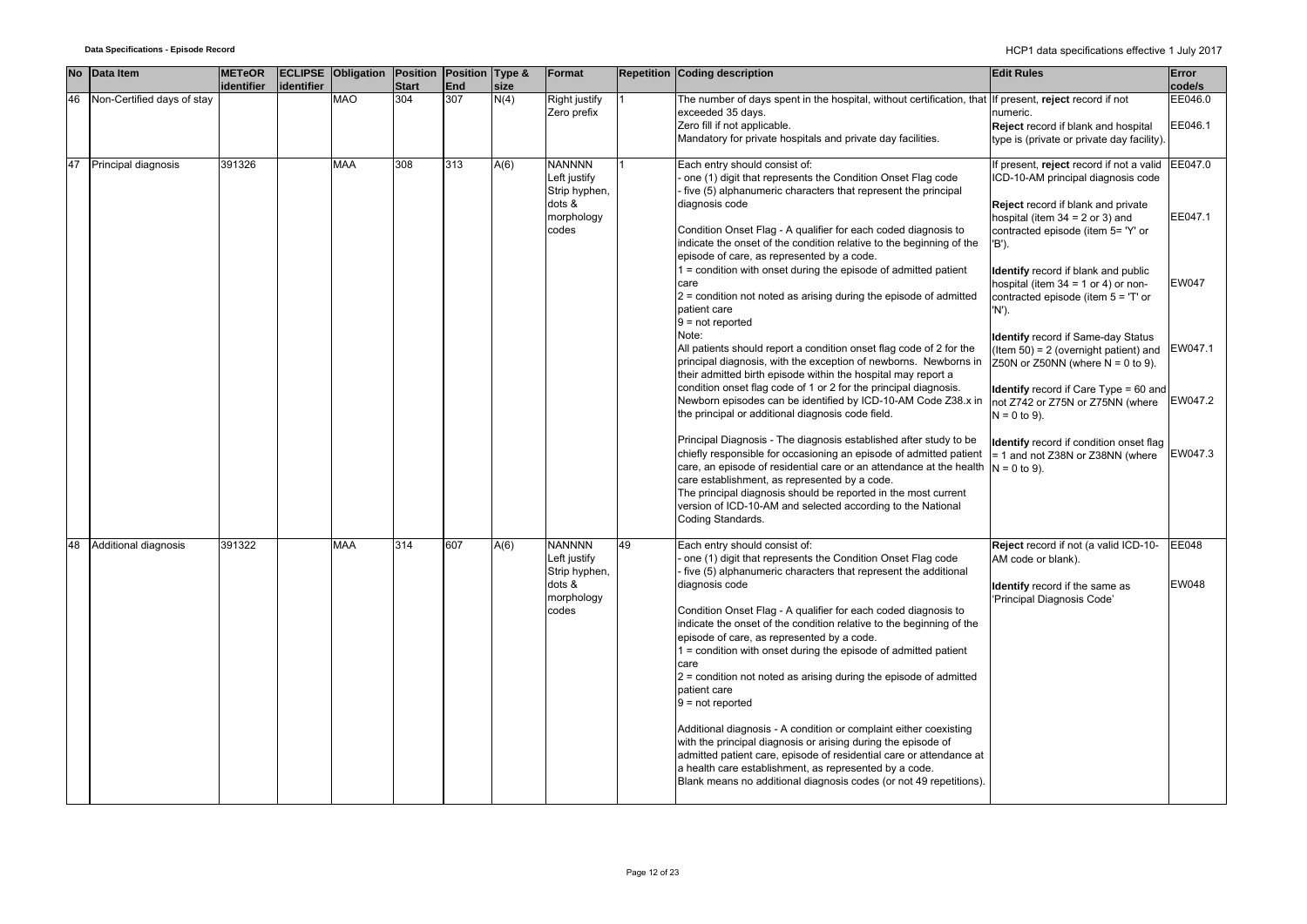| <b>No</b> | Data Item                            | <b>METeOR</b><br>identifier | lidentifier | <b>ECLIPSE Obligation Position Position Type &amp;</b> | <b>Start</b> | End  | size  | Format                              |    | <b>Repetition Coding description</b>                                                                               | <b>Edit Rules</b>                                                                    | Error<br>code/s |
|-----------|--------------------------------------|-----------------------------|-------------|--------------------------------------------------------|--------------|------|-------|-------------------------------------|----|--------------------------------------------------------------------------------------------------------------------|--------------------------------------------------------------------------------------|-----------------|
| 49        | Procedure                            | 391349                      |             | <b>MAA</b>                                             | 608          | 957  | A(7)  | <b>NNNNNNN</b>                      | 50 | A clinical intervention represented by a code that:                                                                | Reject record if not (a valid ICD-10-                                                | <b>EE049</b>    |
|           |                                      |                             |             |                                                        |              |      |       | Left justify                        |    | is surgical in nature, and/or                                                                                      | AM code or blank)                                                                    |                 |
|           |                                      |                             |             |                                                        |              |      |       | Strip hyphen                        |    | carries a procedural risk, and/or<br>carries an anaesthetic risk, and/or                                           |                                                                                      |                 |
|           |                                      |                             |             |                                                        |              |      |       |                                     |    | requires specialised training, and/or                                                                              |                                                                                      |                 |
|           |                                      |                             |             |                                                        |              |      |       |                                     |    | requires special facilities or equipment only available in an acute                                                |                                                                                      |                 |
|           |                                      |                             |             |                                                        |              |      |       |                                     |    | care setting.                                                                                                      |                                                                                      |                 |
|           |                                      |                             |             |                                                        |              |      |       |                                     |    | Blank means no ICD-10-AM procedure codes (or not 50                                                                |                                                                                      |                 |
|           |                                      |                             |             |                                                        |              |      |       |                                     |    | repetitions)                                                                                                       |                                                                                      |                 |
| 50        | Same-day status                      |                             |             | <b>MAA</b>                                             | 958          | 958  | N(1)  |                                     |    | An indicator of whether the patient was admitted to the facility for                                               | Reject record if not (0, 1 or 2).                                                    | EE050           |
|           |                                      |                             |             |                                                        |              |      |       |                                     |    | an overnight stay.                                                                                                 |                                                                                      |                 |
|           |                                      |                             |             |                                                        |              |      |       |                                     |    | $0 =$ patient with a valid arrangement allowing for overnight stay for                                             |                                                                                      |                 |
|           |                                      |                             |             |                                                        |              |      |       |                                     |    | procedure normally performed on a same-day basis.                                                                  |                                                                                      |                 |
|           |                                      |                             |             |                                                        |              |      |       |                                     |    | 1 = same-day patient;                                                                                              |                                                                                      |                 |
|           |                                      |                             |             | <b>MAO</b>                                             | 959          | 972  |       |                                     |    | 2 = overnight patient (other than type 0 above)                                                                    |                                                                                      |                 |
| 51        | Principal MBS item<br>number         |                             |             |                                                        |              |      | A(14) | Left justify                        |    | A valid Medical Benefits Schedule item according to the relevant<br>MBS Schedule valid for the MBS date (Item 52). | If present, reject record if not a valid EE051<br>MBS item from the relevant MBS     |                 |
|           |                                      |                             |             |                                                        |              |      |       |                                     |    | Blank means there was no applicable MBS or a public hospital.                                                      | Schedule valid for the service date                                                  |                 |
|           |                                      |                             |             |                                                        |              |      |       |                                     |    | refer to guide for use.                                                                                            | $($ ltem 52 $)$                                                                      |                 |
| 52        | <b>Principal Item Date</b>           |                             |             | <b>MAO</b>                                             | 973          | 980  | A(8)  | <b>DDMMYYYY</b>                     |    | The date on which;                                                                                                 | If present, reject record if not in                                                  | EE052.0         |
|           |                                      |                             |             |                                                        |              |      |       |                                     |    | i) the principal MBS item (item 51) was carried out,                                                               | format DDMMYYYY.                                                                     |                 |
|           |                                      |                             |             |                                                        |              |      |       |                                     |    |                                                                                                                    | Reject record if date is before                                                      | EE052.1         |
|           |                                      |                             |             |                                                        |              |      |       |                                     |    | ii) (if item 51 is blank), the first Miscellaneous Service Code (item                                              | admission date or after discharge                                                    |                 |
|           |                                      |                             |             |                                                        |              |      |       |                                     |    | 68) was carried out.                                                                                               | date                                                                                 |                 |
|           |                                      |                             |             |                                                        |              |      |       |                                     |    |                                                                                                                    | <b>Reject</b> record if blank and item 51 is                                         | EE052.2         |
|           |                                      |                             |             |                                                        |              |      |       |                                     |    | Conditional item - Mandatory for private hospitals and private day                                                 | populated and hospital type is private                                               |                 |
|           |                                      | 270350                      |             | <b>MAO</b>                                             | 981          | 984  |       |                                     |    | facilities where principal MBS (item 51) is populated.                                                             | or private day facility.                                                             |                 |
| 53        | Minutes of operating<br>theatre time |                             |             |                                                        |              |      | N(4)  | <b>Right justify</b><br>Zero prefix |    | Total time, in minutes, spent by a patient in operating theatres<br>during current episode of hospitalisation.     | If present, reject record if not<br>numeric.                                         | EE053           |
|           |                                      |                             |             |                                                        |              |      |       | minutes                             |    | Should be populated if surgical ADA code provided in                                                               |                                                                                      |                 |
|           |                                      |                             |             |                                                        |              |      |       |                                     |    | Miscellaneous Service Code field (item 68).                                                                        | Identify record if blank and hospital                                                | EW053           |
|           |                                      |                             |             |                                                        |              |      |       |                                     |    | Must be filled with 0000 if no time spent in operating theatre.                                                    | type is private or private day facility                                              |                 |
|           |                                      |                             |             |                                                        |              |      |       |                                     |    | Blank means there was no applicable MBS Item or a public                                                           | and item 51 or item 68 is populated.                                                 |                 |
|           |                                      |                             |             |                                                        |              |      |       |                                     |    | hospital.                                                                                                          |                                                                                      |                 |
|           |                                      |                             |             |                                                        |              |      |       |                                     |    | *refer to guide for use                                                                                            |                                                                                      |                 |
|           |                                      |                             |             |                                                        |              |      |       |                                     |    | Conditional item - Mandatory for private hospitals and private day                                                 |                                                                                      |                 |
|           |                                      |                             |             |                                                        |              |      |       |                                     |    | facilities where principal MBS (item 51) or Miscellaneous Service                                                  |                                                                                      |                 |
| 54        | Secondary MBS item                   |                             |             | <b>MAO</b>                                             | 985          | 1110 |       | Left justify                        | 9  | Code (item 68) is populated.<br>Additional MBS item numbers are all MBS items performed in                         |                                                                                      |                 |
|           | numbers                              |                             |             |                                                        |              |      | A(14) |                                     |    | theatre/procedure room/ angiography suite, which are not the                                                       | If present, reject record if not (a valid EE054<br>MBS item number from the relevant |                 |
|           |                                      |                             |             |                                                        |              |      |       |                                     |    | principal MBS.                                                                                                     | MBS Schedule(s) current during the                                                   |                 |
|           |                                      |                             |             |                                                        |              |      |       |                                     |    | Blank means that there was no additional item or code (or not 9                                                    | episode)                                                                             |                 |
|           |                                      |                             |             |                                                        |              |      |       |                                     |    | repetitions).                                                                                                      |                                                                                      |                 |
| 55        | Number of days of hospital 270305    |                             |             | <b>MAO</b>                                             | 1111         | 1114 | N(4)  | Right justify                       |    | The number of hospital-in-the-home days occurring within an                                                        | Reject record if not numeric.                                                        | EE055           |
|           | in-the-home care                     |                             |             |                                                        |              |      |       | Zero prefix                         |    | episode of care for an admitted patient.                                                                           |                                                                                      |                 |
|           |                                      |                             |             |                                                        |              |      |       |                                     |    | Calculate with reference to the date of admission, date of                                                         | <b>Identify</b> if item not = (HITH                                                  | <b>EW055</b>    |
|           |                                      |                             |             |                                                        |              |      |       |                                     |    | separation, leave days and any date(s) of change between                                                           | Completed date - HITH                                                                |                 |
|           |                                      |                             |             |                                                        |              |      |       |                                     |    | hospital and hospital-in-the-home accommodation.                                                                   | Commencement Date)                                                                   |                 |
|           |                                      |                             |             |                                                        |              |      |       |                                     |    | Zero fill if not applicable.                                                                                       |                                                                                      |                 |
| 56        | Total psychiatric care days 270300   |                             |             | <b>MAA</b>                                             | 1115         | 1119 |       | Right justify                       |    | refer to definitions.<br>The sum of the number of days or part days of stay that the                               |                                                                                      | EE056           |
|           |                                      |                             |             |                                                        |              |      | N(5)  | Zero prefix                         |    | person received care as an admitted patient or resident within a                                                   | Reject record if not numeric.                                                        |                 |
|           |                                      |                             |             |                                                        |              |      |       |                                     |    | designated psychiatric unit, minus the sum of leave days occurring                                                 |                                                                                      |                 |
|           |                                      |                             |             |                                                        |              |      |       |                                     |    | during the stay within the designated unit.                                                                        |                                                                                      |                 |
|           |                                      |                             |             |                                                        |              |      |       |                                     |    | Zero fill if not applicable.                                                                                       |                                                                                      |                 |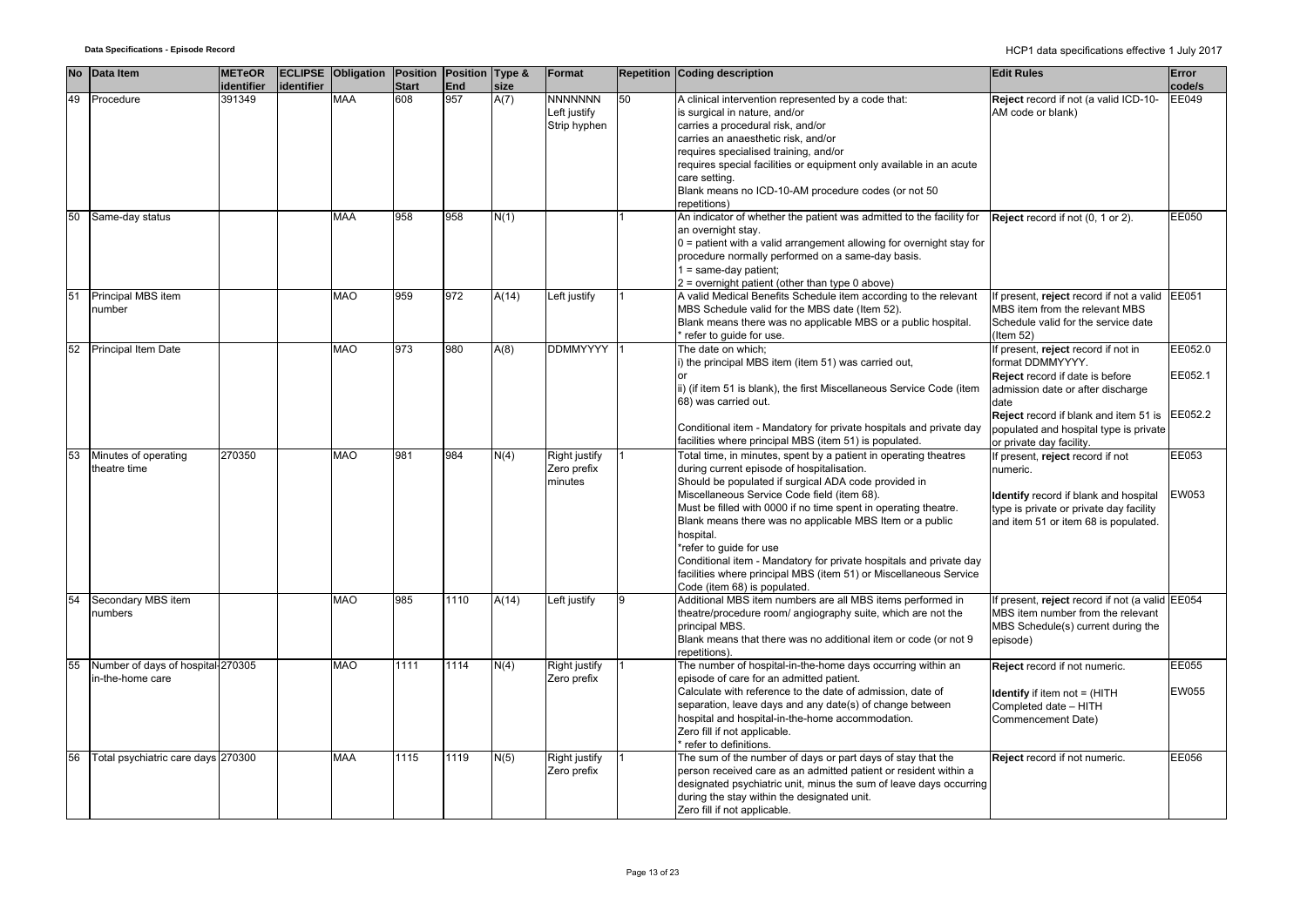| <b>No</b> | Data Item                            | <b>METeOR</b> |            | <b>ECLIPSE Obligation Position Position Type &amp;</b> |              |      |      | Format                       | <b>Repetition Coding description</b>                                                                                                                                                                                                                                                                                                                                                                                                                                                                                                                                                                                                                                                                                                                                             | <b>Edit Rules</b>                                                                                                                                                                                 | Error              |
|-----------|--------------------------------------|---------------|------------|--------------------------------------------------------|--------------|------|------|------------------------------|----------------------------------------------------------------------------------------------------------------------------------------------------------------------------------------------------------------------------------------------------------------------------------------------------------------------------------------------------------------------------------------------------------------------------------------------------------------------------------------------------------------------------------------------------------------------------------------------------------------------------------------------------------------------------------------------------------------------------------------------------------------------------------|---------------------------------------------------------------------------------------------------------------------------------------------------------------------------------------------------|--------------------|
|           |                                      | identifier    | identifier |                                                        | <b>Start</b> | End  | size |                              |                                                                                                                                                                                                                                                                                                                                                                                                                                                                                                                                                                                                                                                                                                                                                                                  |                                                                                                                                                                                                   | code/s             |
| 57        | Mental health legal status 270351    |               |            | MAO                                                    | 1120         | 1120 | N(1) |                              | Whether a person is treated on an involuntary basis under the<br>relevant state or territory mental health legislation, at any time<br>during an episode of admitted patient care, an episode of<br>residential care or treatment of a patient/client by a community<br>based service during a reporting period, as represented by a code. type is (private or private day facility)<br>Involuntary patients are persons who are detained in hospital or<br>compulsorily treated in the community under mental health<br>legislation for the purpose of assessment or provision of<br>appropriate treatment or care.<br>1 = Involuntary patient<br>$2 =$ Voluntary patient<br>3 = Not permitted to be reported under the laws of a State or<br>Territory<br>$8 = Not applicable$ | If present, reject record if not (1, 2, 3, EE057.0<br>or 8).<br>Reject record if blank and hospital<br>(item $34 = 2$ or 3).                                                                      | EE057.1            |
| 58        | <b>ICU</b> hours                     |               |            | <b>OPA</b>                                             | 1121         | 1124 | N(4) | Right justify<br>Zero prefix | The number of hours spent by the patient in an ICU, NICU or<br>PICU.<br>Zero fill if not applicable.<br>*refer to guide for use                                                                                                                                                                                                                                                                                                                                                                                                                                                                                                                                                                                                                                                  | If present, reject record if not<br>numeric.                                                                                                                                                      | <b>EE058</b>       |
| 59        | Urgency of admission                 | 269986        |            | <b>MAA</b>                                             | 1125         | 1125 | N(1) |                              | Whether the admission has an urgency status assigned and, if so, $\sqrt{Reject}$ record if not (1, 2, 3 or 9)<br>whether admission occurred on an emergency basis, as<br>represented by a code.<br>1 = Urgency status assigned - Emergency<br>2 = Urgency status assigned - Elective<br>3 = Urgency status not assigned<br>9 = Not known/not reported                                                                                                                                                                                                                                                                                                                                                                                                                            |                                                                                                                                                                                                   | EE059              |
| 60        | Inter-hospital contracted<br>patient | 270409        |            | <b>MAO</b>                                             | 1126         | 1126 | N(1) |                              | An episode of care for an admitted patient whose treatment and/or If present, reject record if not $(1, 2, 3)$ EE060.0<br>care is provided under an arrangement between a hospital<br>purchaser of hospital care (contracting hospital) and a provider of<br>an admitted service (contracted hospital), and for which the activity Reject record if blank and hospital<br>is recorded by both hospitals, as represented by a code.<br>1 = Inter-Hospital contracted patient from public sector;<br>2 = Inter-Hospital contracted patient from private sector<br>$3$ = Not contracted<br>$9 = Not reported$                                                                                                                                                                       | or 9).<br>type is (private or private day facility).                                                                                                                                              | EE060.1            |
| 61        | <b>Palliative care Status</b>        |               |            | MAO                                                    | 1127         | 1127 | N(1) |                              | An indication of whether the episode involved palliative care:<br>1 = patient required palliative care during episode<br>2 = no palliative care required during episode<br>Mandatory for private hospitals & private day facilities.<br>This item is required because some States do not statistically<br>discharge to palliative care.<br>refer to guide for use.                                                                                                                                                                                                                                                                                                                                                                                                               | If present, identify record if not (1 or EW061.0<br>$2)$ .<br>Identify record if blank and hospital<br>type is (private or private day facility).<br>If present, reject record if not<br>numeric. | EW061.1<br>EE061.2 |
| 62        | Re-admission within 28<br>days       |               |            | <b>MAA</b>                                             | 1128         | 1128 | N(1) |                              | An indicator of the re-admission of a patient to hospital within 28<br>days of previous discharge for treatment of a similar or related<br>condition.<br>1 = Unplanned re-admission and patient previously treated in this<br>hospital<br>2 = Unplanned re-admission and patient previously treated in<br>another hospital<br>3 = Planned re-admission from this or another hospital<br>8 = Not applicable/not known<br>Note: do not include transfers from another hospital as re-<br>admissions                                                                                                                                                                                                                                                                                | Reject record if not (1,2,3 or 8)                                                                                                                                                                 | EE062              |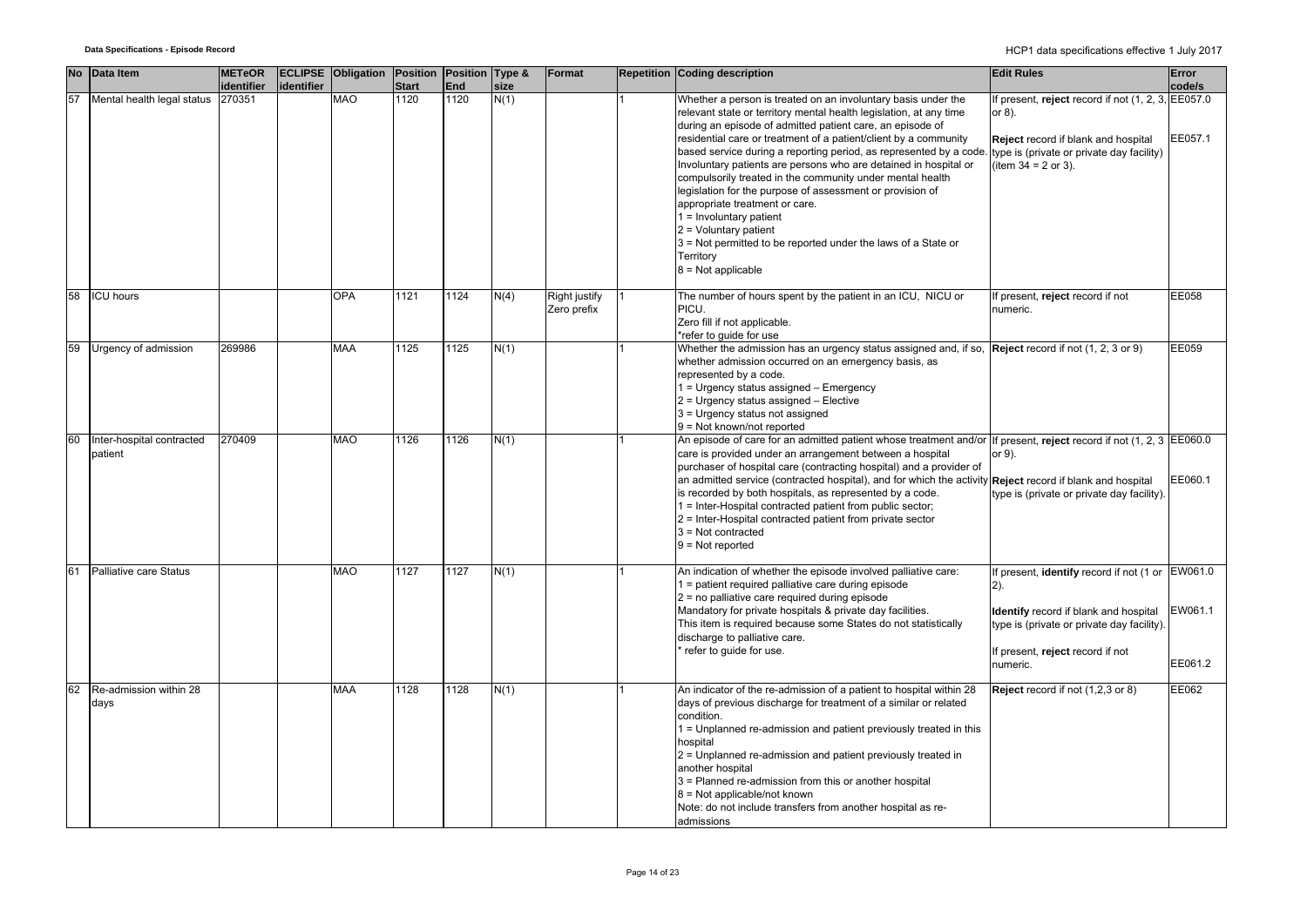|    | No Data Item                                             | <b>METeOR</b><br>identifier | identifier | <b>ECLIPSE Obligation Position</b> | <b>Start</b> | Position Type &<br>End | size  | Format                                                                             |    | <b>Repetition Coding description</b>                                                                                                                                                                                                                                                                                                                                                        | <b>Edit Rules</b>                                                                                                                                                                                                                                                 | Error<br>code/s  |
|----|----------------------------------------------------------|-----------------------------|------------|------------------------------------|--------------|------------------------|-------|------------------------------------------------------------------------------------|----|---------------------------------------------------------------------------------------------------------------------------------------------------------------------------------------------------------------------------------------------------------------------------------------------------------------------------------------------------------------------------------------------|-------------------------------------------------------------------------------------------------------------------------------------------------------------------------------------------------------------------------------------------------------------------|------------------|
| 63 | Unplanned theatre visit<br>during episode                |                             |            | <b>MAA</b>                         | 1129         | 1129                   | N(1)  |                                                                                    |    | An indicator of whether the patient required a theatre visit which<br>was not anticipated or planned at the time of admission:<br>1 = Unplanned theatre visit<br>2 = No unplanned theatre visit                                                                                                                                                                                             | Reject record if not (1 or 2)                                                                                                                                                                                                                                     | EE063            |
| 64 | Provider number of<br>hospital from which<br>transferred |                             |            | <b>MAA</b>                         | 1130         | 1137                   | A(8)  | <b>NNNNNNNA</b><br>(uppercase)                                                     |    | The Commonwealth-issued hospital provider number for the<br>hospital from which a patient has been transferred (Provider<br>number required only when HCP item number 43 is reported as:<br>1- Admitted patient transferred from another hospital)<br>Blank fill if no hospital transfer.<br>Overseas hospitals to be coded as OVERSEAS                                                     | Reject record if Source of referral<br>(item 43) is 1 and item 64 is not (a<br>valid 8 character Commonwealth<br>provider number or OVERSEAS)<br>Reject record if Source of referral<br>(item 43) is not 1 and item 64 is not<br>blank                            | EE064<br>EE064.1 |
| 65 | Provider number of<br>hospital to which<br>transferred   |                             |            | <b>MAA</b>                         | 1138         | 1145                   | A(8)  | <b>NNNNNNNA</b><br>(uppercase)                                                     |    | The Commonwealth hospital provider number for the hospital to<br>which a patient has been transferred.<br>Blank fill if no hospital transfer (Provider number required only<br>when HCP1 item number 41 is reported as:<br>1 = Discharge/transfer to an(other) acute hospital, or<br>3 = Discharge/transfer to a(nother) psychiatric hospital<br>Overseas hospitals to be coded as OVERSEAS | Reject record if Mode of separation<br>(item 41) is 1 or 3 and item 65 is not<br>(a valid 8 character Commonwealth<br>provider number or OVERSEAS)<br>Reject record if Mode of separation<br>(item 41) is 2, 5, 6, 7, 8 or 9 and item EE065.1<br>65 is not blank. | EE065            |
| 66 | Discharge intention on<br>admission                      |                             |            | <b>OPA</b>                         | 1146         | 1146                   | N(1)  |                                                                                    |    | The intended mode of separation at time of admission:<br>1 = Discharge to an(other) acute hospital<br>$2$ = Discharge to a nursing home<br>3 = Discharge to a psychiatric hospital<br>4 = Discharge to palliative care unit/hospice<br>5 = Discharge to other health care accommodation<br>8 = To pass away<br>9 = Discharge to usual residence                                             | f present, reject record if not $(1, 2, 3, \mathsf{IEE066})$<br>4, 5, 8 or 9)                                                                                                                                                                                     |                  |
| 67 | Person Identifier                                        |                             |            | <b>MAA</b>                         | 1147         | 1167                   | A(21) | Left justify                                                                       |    | This is an Insurer-specific person identifier, unique within an<br>establishment or agency, regardless of any change in<br>membership.                                                                                                                                                                                                                                                      | Reject record if blank                                                                                                                                                                                                                                            | EE067            |
| 68 | Miscellaneous Service<br>Codes                           |                             |            | <b>MAO</b>                         | 1168         | 1277                   | A(11) | Left justify                                                                       | 10 | Any miscellaneous service codes (i.e. non MBS items or<br>Australian Dental Association codes) used for billing.<br>Up to 10 codes may be entered.<br>Blank means that there were no miscellaneous service codes or<br>not 10 repetitions.                                                                                                                                                  |                                                                                                                                                                                                                                                                   |                  |
| 69 | Hospital-in-the-home care<br>Charges                     |                             |            | <b>MAA</b>                         | 1278         | 1286                   | N(9)  | Right justify<br>Zero prefix<br>\$\$\$\$\$\$\$cc<br>(omit decimal<br>point)        |    | The gross charge raised for hospital-in-the-home care service<br>(include ex-gratia and HITH patient portion charges).<br>Zero fill if no amount charged.<br>Blank means this charge was not separately identified but charged<br>under another item.                                                                                                                                       | f present, reject record if not<br>numeric                                                                                                                                                                                                                        | EE069            |
| 70 | Hospital-in-the-home care<br><b>Benefits</b>             |                             |            | <b>MAA</b>                         | 1287         | 1295                   | N(9)  | Right justify<br>Zero prefix<br>\$\$\$\$\$\$\$cc<br>(omit decimal<br>point)        |    | The gross benefits paid for hospital-in-the-home care service<br>(include ex-gratia HITH benefits).<br>Blank means this benefit was not separately identified but paid<br>under another item.<br>Zero fill if no amount paid.                                                                                                                                                               | f present, reject record if not<br>numeric                                                                                                                                                                                                                        | <b>EE070</b>     |
| 71 | <b>Special Care Nursery</b><br>Charges                   |                             |            | <b>MAA</b>                         | 1296         | 1304                   | N(9)  | Right justify<br>Zero prefix<br><b>\$\$\$\$\$\$\$cc</b><br>(omit decimal<br>point) |    | The gross charges raised for SCN (include ex-gratia and patient<br>portion SCN charges, exclude NICU charges).<br>Zero fill if no amount charged.<br>Blank means this charge was not separately identified but charged<br>under another item.<br>refer to guide for use.                                                                                                                    | If present, reject record if not<br>numeric                                                                                                                                                                                                                       | EE071            |
| 72 | <b>Special Care Nursery</b><br><b>Benefits</b>           |                             |            | <b>MAA</b>                         | 1305         | 1313                   | N(9)  | Right justify<br>Zero prefix<br>\$\$\$\$\$\$\$cc<br>(omit decimal<br>point)        |    | The gross benefit paid for SCN (include ex-gratia SCN benefits,<br>exclude NICU benefits).<br>Zero fill if no amount paid.<br>Blank means this benefit was not separately identified but paid<br>under another item.<br>*refer to quide for use.                                                                                                                                            | f present, reject record if not<br>numeric                                                                                                                                                                                                                        | EE072            |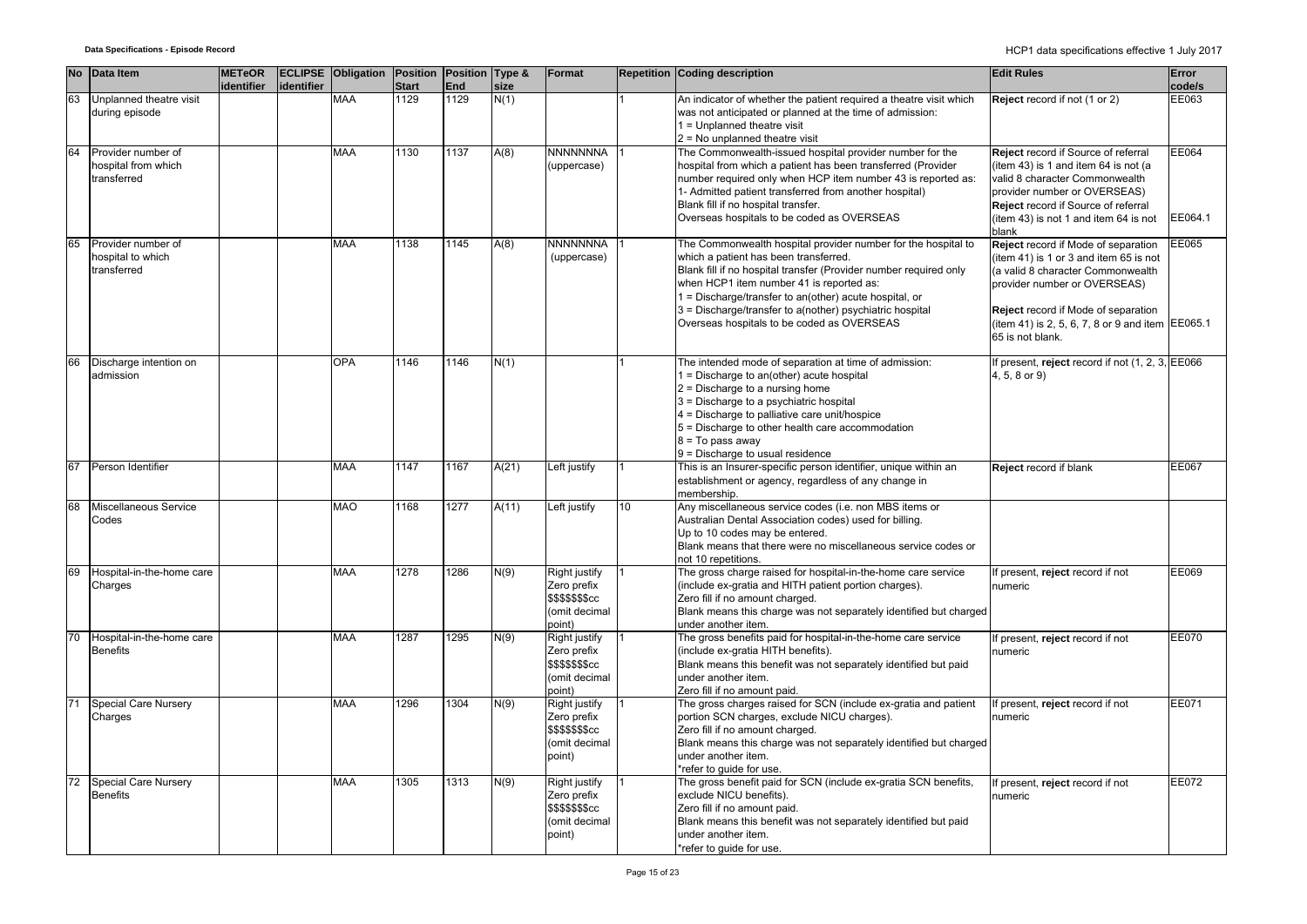| <b>No</b> | Data Item                                             | <b>METeOR</b><br>identifier | identifier | <b>ECLIPSE Obligation Position Position Type &amp;</b> | <b>Start</b> | End  | size | Format                                                                      | <b>Repetition Coding description</b>                                                                                                                                                                                                               | <b>Edit Rules</b>                                                                                                                                                                                                              | Error<br>code/s                    |
|-----------|-------------------------------------------------------|-----------------------------|------------|--------------------------------------------------------|--------------|------|------|-----------------------------------------------------------------------------|----------------------------------------------------------------------------------------------------------------------------------------------------------------------------------------------------------------------------------------------------|--------------------------------------------------------------------------------------------------------------------------------------------------------------------------------------------------------------------------------|------------------------------------|
| 73        | Coronary Care Unit<br>Charges                         |                             |            | <b>MAA</b>                                             | 1314         | 1322 | N(9) | Right justify<br>Zero prefix<br>\$\$\$\$\$\$cc<br>(omit decimal<br>point)   | The gross charge raised for CCU (include ex-gratia and patient<br>portion CCU charges).<br>Zero fill if no amount charged.<br>Blank means this charge was not separately identified but charged<br>under another item.<br>*refer to guide for use. | f present, reject record if not<br>numeric                                                                                                                                                                                     | <b>EE073</b>                       |
| 74        | Coronary Care Unit<br><b>Benefits</b>                 |                             |            | <b>MAA</b>                                             | 1323         | 1331 | N(9) | Right justify<br>Zero prefix<br>\$\$\$\$\$\$\$cc<br>(omit decimal<br>point) | The gross benefit paid for CCU (include ex-gratia CCU benefits)<br>Zero fill if no amount paid.<br>Blank means this benefit was not separately identified but paid<br>under another item.<br>*refer to quide for use.                              | If present, reject record if not<br>numeric                                                                                                                                                                                    | <b>EE074</b>                       |
| 75        | <b>Special Care Nursery</b><br>Hours                  |                             |            | OPA                                                    | 1332         | 1335 | N(4) | Right justify<br>Zero prefix                                                | The number of hours the patient spent in a SCN.<br>Zero fill if not applicable.<br>*refer to guide for use.                                                                                                                                        | If present, reject record if not<br>numeric.                                                                                                                                                                                   | EE075                              |
| 76        | Coronary Care Unit Hours                              |                             |            | OPA                                                    | 1336         | 1339 | N(4) | Right justify<br>Zero prefix                                                | The number of hours the patient spent in a CCU.<br>Zero fill if not applicable.<br>*refer to quide for use.                                                                                                                                        | f present, reject record if not<br>numeric.                                                                                                                                                                                    | EE076                              |
| 77        | <b>Special Care Nursery</b><br>Days                   |                             |            | <b>MAO</b>                                             | 1340         | 1342 | N(3) | Right justify<br>Zero prefix                                                | The number of days the patient spent in a SCN.<br>Zero fill if not applicable.<br>*refer to quide for use.                                                                                                                                         | Reject record if not numeric.<br>Reject if not zero for day facilities<br>(private or public)                                                                                                                                  | EE077.0<br>EE077.1                 |
|           | 78 Coronary Care Unit Days                            |                             |            | <b>MAO</b>                                             | 1343         | 1345 | N(3) | Right justify<br>Zero prefix                                                | The number of days the patient spent in a CCU.<br>Zero fill if not applicable.<br>*refer to quide for use                                                                                                                                          | Reject record if not numeric.<br>Reject if not zero for day facilities<br>(private or public)                                                                                                                                  | EE078.0<br>EE078.1                 |
|           | Number of Qualified Days 270033<br>for Newborns       |                             |            | <b>MAA</b>                                             | 1346         | 1350 | N(5) | Right justify<br>Zero prefix                                                | The number of qualified newborn days occurring within a newborn<br>episode of care.<br>Zero fill if not applicable.<br>Refer to guide for use.                                                                                                     | Reject record if not numeric<br>Identify record if >0000 and (Care<br>Type not Newborn Care)                                                                                                                                   | EE079<br><b>EW079</b>              |
| 80        | Hospital-in-the-home care<br><b>Commencement Date</b> |                             |            | $\overline{CON}$                                       | 1351         | 1358 | A(8) | <b>DDMMYYYY</b>                                                             | Date on which an admitted patient commences an episode of<br>hospital-in-the-home care services.<br>Blank fill if not applicable.<br>Conditional item, must be provided if HITH charges (item 69) > 0.                                             | Reject record if HITH benefits or<br>charges $> 0$ (items 69 and 70) and<br>item is blank, or if not in format<br><b>DDMMYYYY</b><br>Reject record if commencement date EE080.1                                                | EE080.0                            |
| 81        | Hospital-in-the-home care<br><b>Completed Date</b>    |                             |            | CON                                                    | 1359         | 1366 | A(8) | <b>DDMMYYYY</b>                                                             | Date on which an admitted patient completes an episode of<br>hospital-in-the-home care services.<br>Blank fill if not applicable.<br>Conditional item, must be provided if HITH charges (item 69) > 0.                                             | > HITH completed date<br>Reject record if HITH benefits or<br>charges $> 0$ (items 69 and 70) and<br>item is blank, or if not in format<br><b>DDMMYYYY</b><br>Reject record if HITH completed<br>date < HITH commencement date | EE081.0<br>EE081.1                 |
| 82        | <b>Palliative Care Days</b>                           |                             |            | <b>MAO</b>                                             | 1367         | 1370 | N(4) | Right justify<br>Zero prefix                                                | The number of days a patient received palliative care during an<br>episode.<br>Where the entire episode is Palliative, provide the total length of<br>stay in days.<br>Zero fill if not applicable.<br>*refer to quide for use                     | Reject record if not numeric.<br>Reject if blank and hospital type is<br>private or private day facility<br>Identify record if 0 and Palliative<br>Care Status (item 61) =1                                                    | EE082.0<br>EE082.1<br><b>EW082</b> |

**Total record length = 1371 characters; record type of 'E' followed by 1370 character record**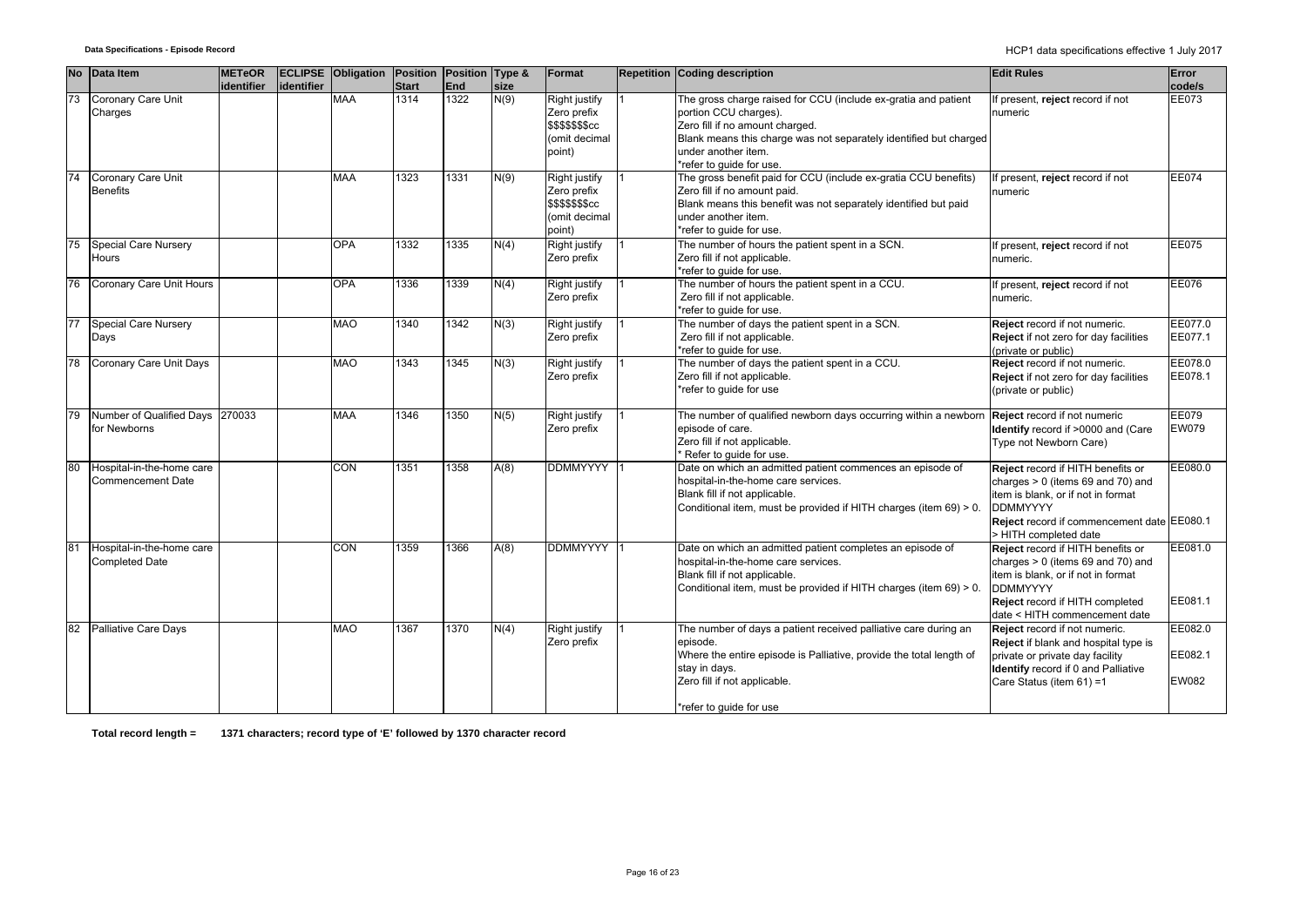|               | <b>EDIT RULES</b>                                                                                                                                                                                            | <b>IERROR CODE/S</b> |
|---------------|--------------------------------------------------------------------------------------------------------------------------------------------------------------------------------------------------------------|----------------------|
| <b>Extras</b> | Reject record if Separation date (Item 32) does not equal Admission date (Item 33) where<br>Same-day Status (Item 50) = 1 (reject if Separation date = Admission date and Same-Day<br>Status not equal to 1) | <b>IEE201</b>        |
|               | Identify record if Total benefits exceed Total charges                                                                                                                                                       | <b>EW202</b>         |
|               | Reject record if ICU charge but no ICU days recorded.                                                                                                                                                        | <b>EE203</b>         |
|               | Identify record if prosthesis charge but no Theatre or Bundled charge or Hospital-in-the-<br>home care charge (and hospital type is private or private day facility).                                        | <b>EW204</b>         |
|               | Identify record if therapeutic Principal MBS present but no Principal Procedure                                                                                                                              | <b>EW205</b>         |
|               | Identify record if accommodation charge exceeds \$2,000 x Length Of Stay (LOS)                                                                                                                               | <b>EW206</b>         |
|               | Identify record if ICU charge >\$8,000 per day                                                                                                                                                               | <b>EW207</b>         |
|               | Reject record if no charges reported (total charge=0)                                                                                                                                                        | <b>EE208</b>         |
|               | <b>Reject</b> record if no benefits reported (total benefit =0)                                                                                                                                              | EE209                |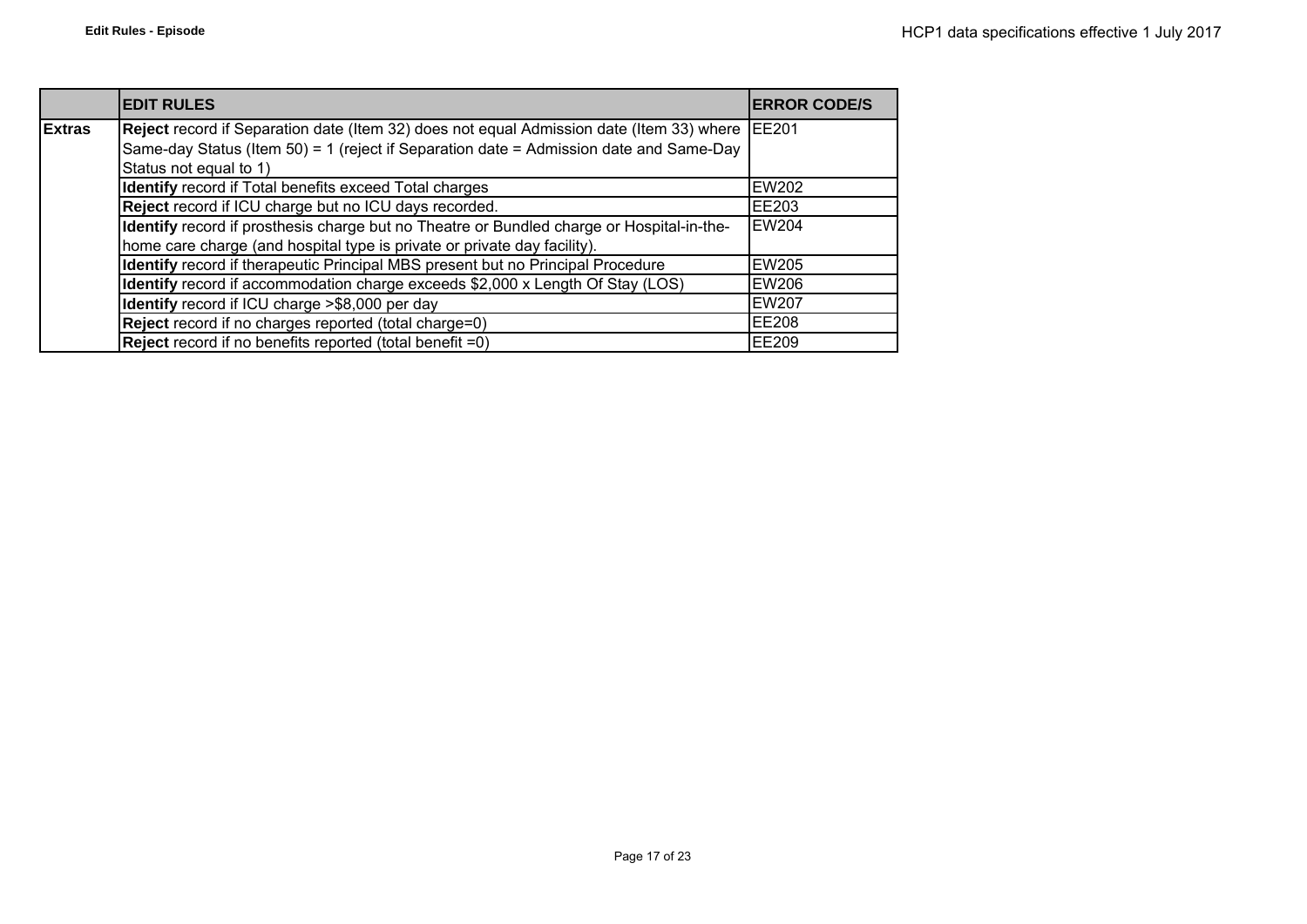| <b>No</b>      | Data Item                             | <b>METeOR</b> | <b>ECLIPSE</b> | Obligation |                | Position Position Type & |              | Format                                                                                    | <b>Repetition Coding description</b>                                                                                                                                                                                                                                                                                                               | <b>Edit Rules</b>                                                                                                                                                          | Error              |
|----------------|---------------------------------------|---------------|----------------|------------|----------------|--------------------------|--------------|-------------------------------------------------------------------------------------------|----------------------------------------------------------------------------------------------------------------------------------------------------------------------------------------------------------------------------------------------------------------------------------------------------------------------------------------------------|----------------------------------------------------------------------------------------------------------------------------------------------------------------------------|--------------------|
|                | Insurer identifier                    | identifier    | lidentifier    | <b>MAA</b> | <b>Start</b>   | End<br>3                 | size<br>A(3) | Left justify                                                                              | Insurer identifier selected from the list of registered private health<br>insurers.                                                                                                                                                                                                                                                                | Reject record if not same as Source<br>Identifier value in FILE HEADER<br>item 2.                                                                                          | code/s<br>ME001.1  |
| $\overline{2}$ | Link Identifier                       |               |                | <b>MAA</b> | $\overline{4}$ | 27                       | A(24)        | Left justify                                                                              | A unique identifier of an episode that links data items from this<br>medical record to the associated episode (and/or prosthetic or AN-<br>SNAP records).                                                                                                                                                                                          | Reject record if blank.                                                                                                                                                    | <b>ME002</b>       |
| 3              | <b>MBS</b> item                       |               |                | <b>MAA</b> | 28             | 41                       | A(14)        | Left justify                                                                              | The MBS item billed by the medical provider.<br>The MBS schedule is available from MBS Online at<br>"http://www.health.gov.au/internet/mbsonline/<br>publishing.nsf/Content/Medicare-Benefits-Schedule-MBS-1".                                                                                                                                     | Reject record if not a valid MBS item ME003<br>according to the relevant MBS<br>Schedule valid at the MBS date of<br>service (Data Item number 7).                         |                    |
| $\overline{4}$ | Item charge                           |               |                | <b>MAA</b> | 42             | 50                       | N(9)         | Right justify<br>Zero prefix<br>\$\$\$\$\$\$\$cc<br>(omit decimal<br>point)               | The amount the patient was billed for the MBS item identified in<br>data item 3.<br>Zero fill if no amount charged.                                                                                                                                                                                                                                | Reject record if not numeric or if<br>negative.<br>Identify record Item charge less than MW004.1<br>MBS Benefit. A five cent tolerance<br>applied to accommodate rounding. | ME004.0            |
| 5              | <b>MBS</b> benefit                    |               |                | <b>MAA</b> | 51             | 59                       | N(9)         | <b>Right justify</b><br>Zero prefix<br><b>\$\$\$\$\$\$\$cc</b><br>(omit decimal<br>point) | The amount paid to the patient as the Medicare entitlement.<br>Zero fill if no amount paid.                                                                                                                                                                                                                                                        | Reject record if not numeric.                                                                                                                                              | ME005.0            |
| 6              | Insurer benefit                       |               |                | <b>MAA</b> | 60             | 68                       | N(9)         | Right justify<br>Zero prefix<br>\$\$\$\$\$\$\$cc<br>(omit decimal<br>point)               | The amount (excluding Medicare benefit) paid by the Insurer.<br>Zero fill if no amount paid.                                                                                                                                                                                                                                                       | Reject record if not numeric.<br><b>Reject</b> record if $>$ (Item charge $-$<br>MBS benefit). A 5cent tolerance<br>applied for rounding purposes.                         | ME006.0<br>ME006.1 |
|                | MBS date of service                   |               |                | <b>MAA</b> | 69             | 76                       | A(8)         | <b>DDMMYYYY</b>                                                                           | Date the MBS item number identified in Data Item 3 was<br>performed.                                                                                                                                                                                                                                                                               | Reject record if not in format<br><b>DDMMYYYY</b>                                                                                                                          | <b>ME007</b>       |
| 8              | <b>Medical Payment Type</b>           |               |                | <b>MAA</b> | 77             | 77                       | N(1)         |                                                                                           | An indicator of the medical payment type.<br>1 = Agreement with an individual provider (No- gap agreement)<br>$2$ = Agreement with a hospital (No-gap agreement)<br>3 = Gap Cover Scheme (No-gap agreement)<br>4 = Gap Cover Scheme (Known-gap agreement)<br>5 = MBS schedule fee charged<br>6 = No gap cover scheme, charge over MBS schedule fee | Reject record if not (1, 2, 3, 4, 5 or<br>$6)$ .                                                                                                                           | <b>ME008</b>       |
| 9              | <b>Gap Cover Scheme</b><br>Identifier |               |                | <b>OPA</b> | 78             | 82                       | A(5)         | <b>Blank Fill.</b>                                                                        | Blank fill. Gap cover schemes are not applicable. This field has<br>been retained as a placeholder to minimise system format<br>changes for insurers.                                                                                                                                                                                              |                                                                                                                                                                            |                    |
| 10             | <b>MBS</b> Fee                        |               |                | <b>MAA</b> | 83             | 91                       | N(9)         | Right justify<br>Zero prefix<br><b>\$\$\$\$\$\$\$cc</b><br>(omit decimal<br>point)        | The MBS or derived fee for the item.                                                                                                                                                                                                                                                                                                               | Reject record if not numeric                                                                                                                                               | ME010.0            |

**Total record length = 92 characters; record type of 'M' followed by 91 character record**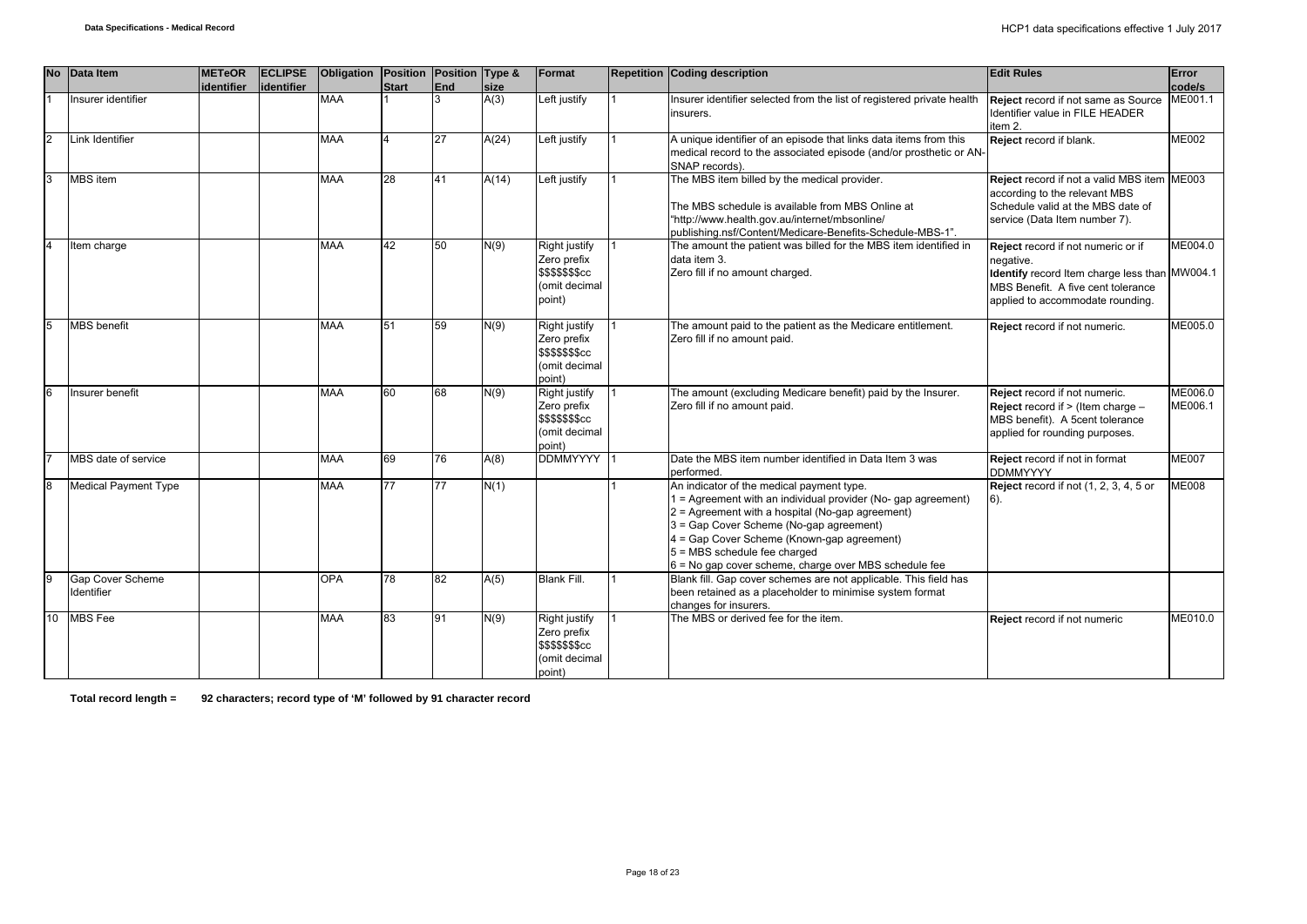|               | <b>No</b> | Data Item                              | <b>METeOR</b><br>identifier | <b>ECLIPSE</b><br>identifier | <b>Obligation</b> | Position Position Type &<br><b>Start</b> | End | size  | Format                                                                      | <b>Repetition Coding description</b>                                                                                                                                                                                                                                                                                                                                                 | <b>Edit Rules</b>                                                                                                                                                                                                                                                                                                                                                                                                                                                                                                                                                                                                                                                                                                      | Error<br>code/s                                      |
|---------------|-----------|----------------------------------------|-----------------------------|------------------------------|-------------------|------------------------------------------|-----|-------|-----------------------------------------------------------------------------|--------------------------------------------------------------------------------------------------------------------------------------------------------------------------------------------------------------------------------------------------------------------------------------------------------------------------------------------------------------------------------------|------------------------------------------------------------------------------------------------------------------------------------------------------------------------------------------------------------------------------------------------------------------------------------------------------------------------------------------------------------------------------------------------------------------------------------------------------------------------------------------------------------------------------------------------------------------------------------------------------------------------------------------------------------------------------------------------------------------------|------------------------------------------------------|
|               |           | Insurer Identifier                     |                             |                              | <b>MAA</b>        |                                          |     | A(3)  | Left justify                                                                | Insurer identifier selected from the list of registered private health<br>insurers.                                                                                                                                                                                                                                                                                                  | Reject record if not same as Source<br>Identifier value in FILE HEADER<br>item 2.                                                                                                                                                                                                                                                                                                                                                                                                                                                                                                                                                                                                                                      | PE001.1                                              |
| $\mathcal{P}$ |           | Link Identifier                        |                             |                              | <b>MAA</b>        |                                          | 27  | A(24) | Left justify                                                                | A unique identifier of an episode that links data items from this<br>prosthetic record to the associated episode (and/or medical or AN-<br>SNAP records).                                                                                                                                                                                                                            | Reject record if blank                                                                                                                                                                                                                                                                                                                                                                                                                                                                                                                                                                                                                                                                                                 | <b>PE002</b>                                         |
| 3             |           | Prosthetic Item                        |                             |                              | <b>MAA</b>        | 28                                       | 32  | A(5)  | Right justify<br>Zero prefix                                                | The billing codes are contained in the most relevant version (ie,<br>the one covering the date(s) of the admitted patient record) of the<br>prosthesis list. The relevant prosthesis list can be found at<br>www.health.gov.au/internet/main/publishing.nsf/content/health-<br>privatehealth-prostheseslist.htm<br>If ex-gratia prosthetic item (see user guide), report as "EXGRA". | Identify record if not (a valid<br>Commonwealth prosthesis code or<br>"EXGRA").                                                                                                                                                                                                                                                                                                                                                                                                                                                                                                                                                                                                                                        | <b>PW003</b>                                         |
|               |           | Number of Items                        |                             |                              | <b>MAA</b>        | 33                                       | 35  | N(3)  | Right justify<br>Zero prefix                                                | Number of prosthetic items listed in data item 3. Zero prefix.                                                                                                                                                                                                                                                                                                                       | Reject record if not >0<br>warnings for public hospitals<br>Reject record if not numeric.                                                                                                                                                                                                                                                                                                                                                                                                                                                                                                                                                                                                                              | <b>PE004</b><br>PW004*<br>PE004.1                    |
|               |           | <b>Total Prosthetic Item</b><br>Charge |                             |                              | <b>MAA</b>        | 36                                       | 44  | N(9)  | Right justify<br>Zero prefix<br>\$\$\$\$\$\$\$cc<br>(omit decimal<br>point) | The total charge for the prosthesis item (include cents but omit<br>decimal point).<br>Use leading zeros to fully fill the item.<br>If provided, and identified, as 'ex gratia' in data item 3, then<br>charge should be included.                                                                                                                                                   | Reject record if negative.<br>Reject record if not numeric.<br>Identify record if the total charge is<br>greater than the prosthesis schedule<br>minimum benefit multiplied by the<br>number of items, but only for items<br>with a blank maximum benefit (allow<br>a 5 cent tolerance). Ignore where<br>prosthetic item is "EXGRA" or not a<br>valid prosthesis item.<br>Identify record if the total charge is<br>greater than the prosthesis schedule<br>maximum benefit multiplied by the<br>number of items, but only for items<br>with a value for maximum benefit<br>(allow a 5 cent tolerance). Ignore<br>where prosthetic item is "EXGRA" or<br>not a valid prosthesis item.<br>warnings for public hospitals | PE005.0<br>PW005.0*<br>PE005.1<br>PW005.1<br>PW005.2 |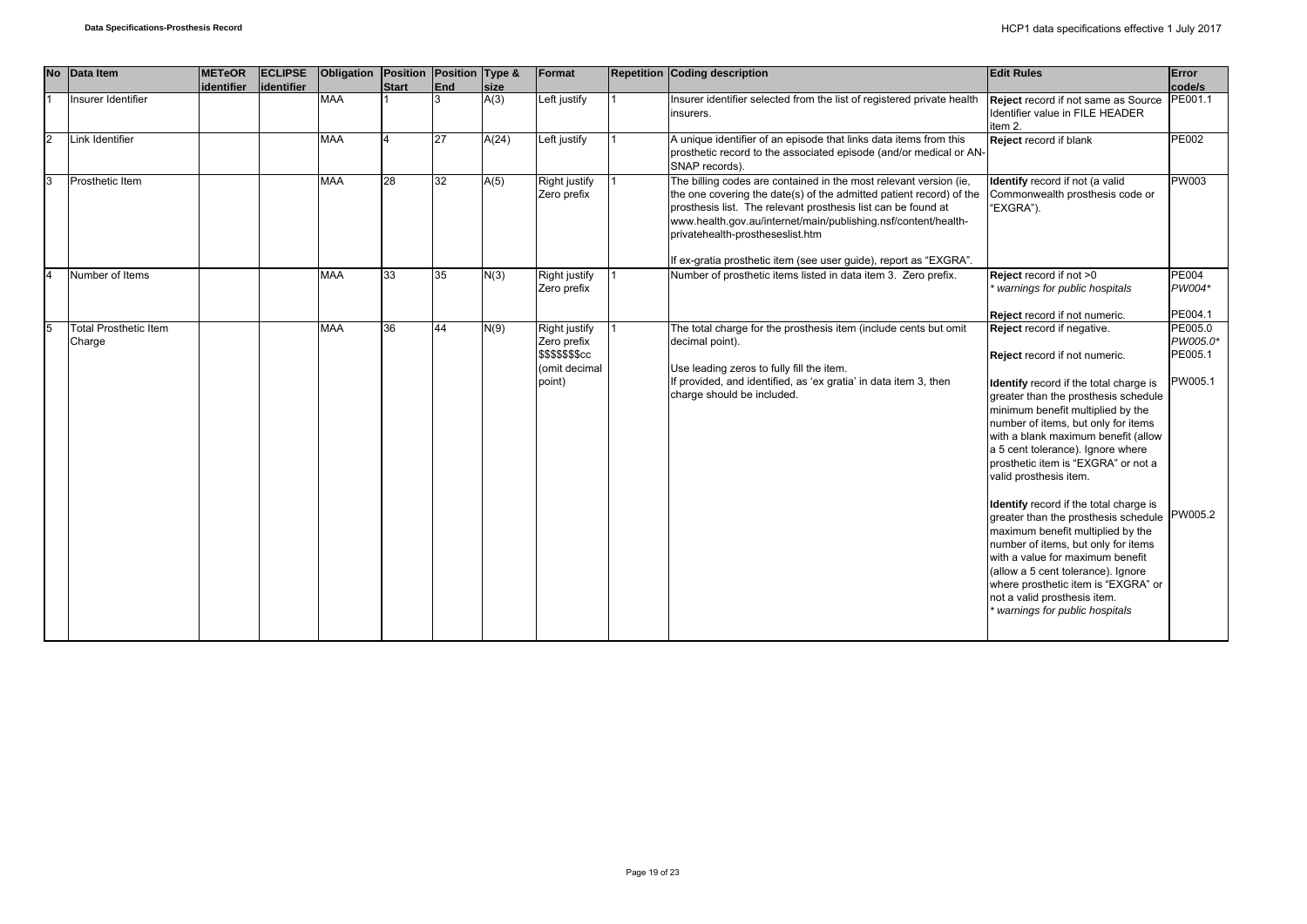|   | No Data Item                                   | <b>METeOR</b> | <b>ECLIPSE</b> | Obligation | Position | Position Type & |             | Format                                           | <b>Repetition Coding description</b>                                                  | <b>Edit Rules</b>                                                                                                                                                                                                                                                                                                                                                                                      | Error               |
|---|------------------------------------------------|---------------|----------------|------------|----------|-----------------|-------------|--------------------------------------------------|---------------------------------------------------------------------------------------|--------------------------------------------------------------------------------------------------------------------------------------------------------------------------------------------------------------------------------------------------------------------------------------------------------------------------------------------------------------------------------------------------------|---------------------|
|   |                                                | lidentifier   | identifier     |            | Start    | End             | <b>Size</b> |                                                  |                                                                                       |                                                                                                                                                                                                                                                                                                                                                                                                        | code/s              |
| 6 | <b>Total Prosthetic Item</b><br><b>Benefit</b> |               |                | <b>MAA</b> | 45       | 53              | N(9)        | Right justify<br>Zero prefix<br>\$\$\$\$\$\$\$cc | The total benefit for the prosthesis item (include cents but omit<br>decimal points). | Reject record if negative.<br>warnings for public hospitals                                                                                                                                                                                                                                                                                                                                            | PE006.0<br>PW006.0* |
|   |                                                |               |                |            |          |                 |             | (omit decimal<br>point)                          | Use leading zeros to fully fill the item.<br>Zero fill if no amount paid.             | Identify record if greater than total<br>charge (allow 5 cent tolerance).                                                                                                                                                                                                                                                                                                                              | PW006.1             |
|   |                                                |               |                |            |          |                 |             |                                                  |                                                                                       | <b>Identify</b> record if the benefit is not<br>equal to charge and the maximum<br>benefit on the relevant edition of the<br>prosthesis schedule is blank (allow a<br>5 cent tolerance). Ignore where<br>prosthetic item is "EXGRA" or not a<br>valid prosthesis item.                                                                                                                                 | PW006.2             |
|   |                                                |               |                |            |          |                 |             |                                                  |                                                                                       | Identify record if the benefit is less<br>than the prosthesis schedule<br>minimum benefit multiplied by the<br>number of items or greater than the<br>prosthesis schedule maximum<br>benefit multiplied by the number of<br>items, but only for items with a value<br>for maximum benefit (allow a 5 cent<br>tolerance). Ignore where prosthetic<br>item is "EXGRA" or not a valid<br>prosthesis item. | PW006.3             |
|   |                                                |               |                |            |          |                 |             |                                                  |                                                                                       | Reject record if not numeric.                                                                                                                                                                                                                                                                                                                                                                          | PE006.4             |

**Total record length = 54 characters; record type of 'P' followed by 53 character record**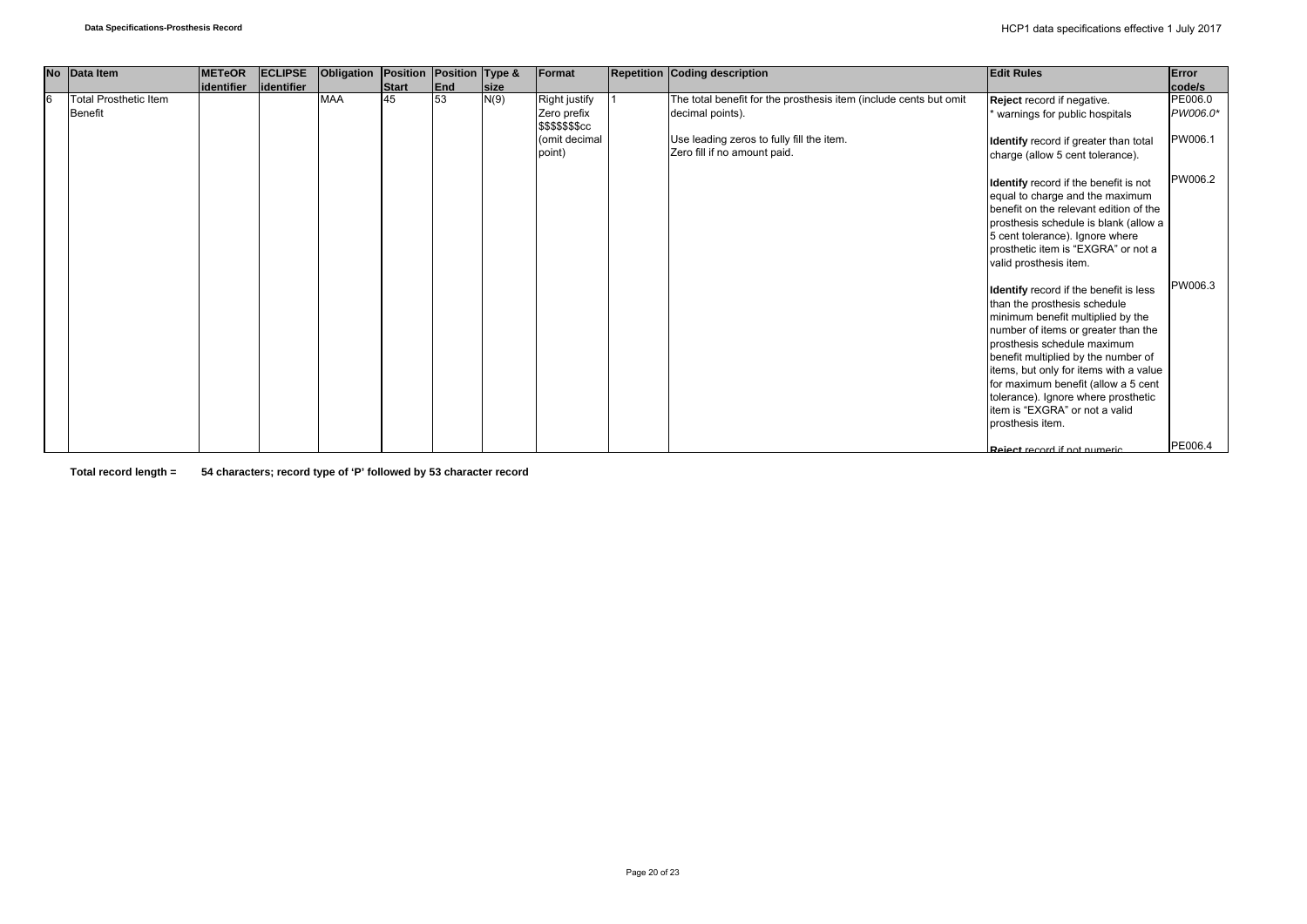| <b>No</b>      | Data Item                           | <b>METeOR</b> | <b>ECLIPSE</b> | Obligation | Position Position Type & |            |       | Format       |    | <b>Repetition Coding description</b>                                                                                                                                                                                                                                                                                                                                                                                                                                                                                                                                                                                                                                                                                                                                                                                                      | <b>Edit Rules</b>                                                                                                                                                                                                                       | Error            |
|----------------|-------------------------------------|---------------|----------------|------------|--------------------------|------------|-------|--------------|----|-------------------------------------------------------------------------------------------------------------------------------------------------------------------------------------------------------------------------------------------------------------------------------------------------------------------------------------------------------------------------------------------------------------------------------------------------------------------------------------------------------------------------------------------------------------------------------------------------------------------------------------------------------------------------------------------------------------------------------------------------------------------------------------------------------------------------------------------|-----------------------------------------------------------------------------------------------------------------------------------------------------------------------------------------------------------------------------------------|------------------|
|                |                                     | identifier    | identifier     |            | <b>Start</b>             | <b>End</b> | size  |              |    |                                                                                                                                                                                                                                                                                                                                                                                                                                                                                                                                                                                                                                                                                                                                                                                                                                           |                                                                                                                                                                                                                                         | code/s           |
|                | Insurer Identifier                  |               |                | <b>MAA</b> |                          | 3          | A(3)  | Left justify |    | Insurer identifier selected from the list of registered private health<br>insurers.                                                                                                                                                                                                                                                                                                                                                                                                                                                                                                                                                                                                                                                                                                                                                       | Reject record if not same as Source AE001.1<br>Identifier value in FILE HEADER<br>item 2.                                                                                                                                               |                  |
| $\overline{2}$ | Link Identifier                     |               |                | <b>MAA</b> | $\overline{4}$           | 27         | A(24) | Left justify |    | Unique identifier of an episode that links data items from this (AN- Reject record if blank<br>SNAP) record to the associated episode (and/or medical and<br>prosthetic records).                                                                                                                                                                                                                                                                                                                                                                                                                                                                                                                                                                                                                                                         |                                                                                                                                                                                                                                         | AE002            |
| 3              | Episode Type                        |               |                | <b>MAA</b> | 28                       | 28         | A(1)  |              |    | An indicator of the type of admitted rehabilitation program<br>undertaken during the episode that relates to the AN-SNAP<br>records.<br>O = Overnight Admitted Patient - Assign this value for patients<br>who stay overnight during the admitted rehabilitation program.<br>S = Same-day Admitted Patient - Assign this value for patients<br>who undertake an admitted rehabilitation program consisting of<br>multiple same day visits/services. It is recommended that one AN-<br>SNAP record is reported that covers the entire program (not<br>separate episodes for each visit/service). In this case, Admission<br>date = date of 1st visit/service and Separation date = date of last<br>visit/service in the Same-day admitted program. The AN-SNAP<br>record should be linked to the episode with the same separation<br>date. | Reject record if not ('O' or 'S').                                                                                                                                                                                                      | AE003            |
| $\overline{4}$ | Admission FIM Item<br>Scores        |               |                | <b>MAA</b> | 29                       | 46         | N(1)  |              | 18 | The FIM score on admission for each of the 18 FIM motor and<br>cognition items<br>No Helper:<br>Score of 7 - Complete Independence<br>Score of 6 - Modified Independence<br>Helper:<br>Score of 5 - Supervision or setup<br>Score of 4 - Minimal assistance<br>Score of 3 - Moderate assistance<br>Score of 2 - Maximal assistance<br>Score of 1 - Total assistance<br>*refer to quide for use                                                                                                                                                                                                                                                                                                                                                                                                                                            | <b>Reject</b> record if not (1, 2, 3, 4, 5, 6 or AE004<br>7) and episode type is O.<br>If present, reject if not numeric.<br><b>Identify</b> record if episode type is S<br>and not blank fill                                          | AE004.1<br>AW004 |
| 5              | Discharge FIM Item<br><b>Scores</b> |               |                | <b>MAA</b> | 47                       | 64         | N(1)  |              | 18 | The FIM score on discharge for each of the 18 FIM motor and<br>cognition items.<br>No Helper:<br>Score of 7 - Complete Independence<br>Score of 6 - Modified Independence<br>Helper:<br>Score of 5 - Supervision or setup<br>Score of 4 - Minimal assistance<br>Score of 3 - Moderate assistance<br>Score of 2 - Maximal assistance<br>Score of 1 - Total assistance<br>*refer to quide for use                                                                                                                                                                                                                                                                                                                                                                                                                                           | <b>Reject</b> record if not (1, 2, 3, 4, 5, 6 or AE005<br>7) and episode type is O and not<br>Episode Mode of Separation = 8<br>If present, reject if not numeric.<br><b>Identify</b> record if episode type is S<br>and not blank fill | AE005.1<br>AW005 |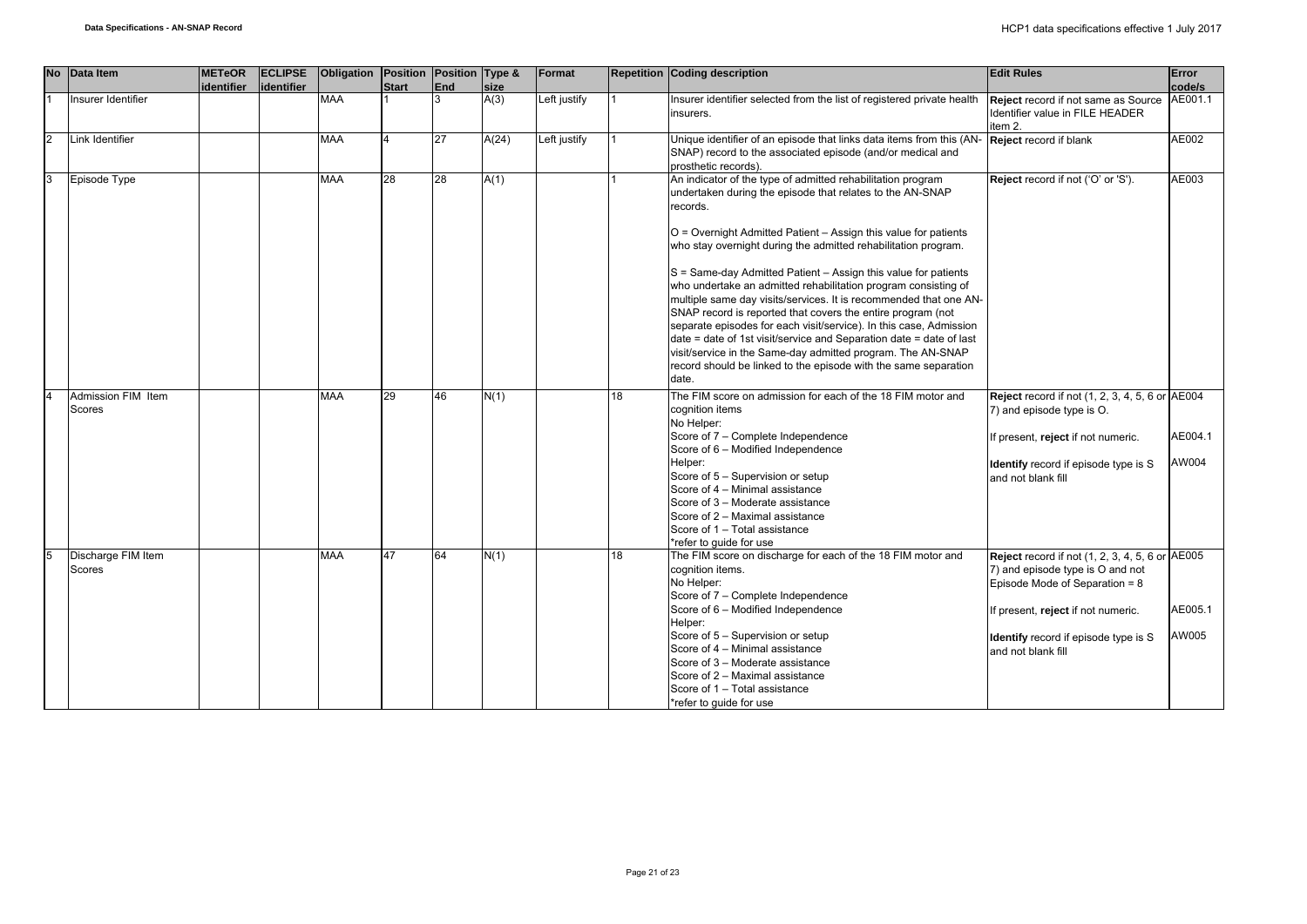| <b>No</b>      | Data Item                    | <b>METeOR</b> | <b>ECLIPSE</b> | Obligation | Position Position Type & |     |      | Format                  | <b>Repetition Coding description</b>                                                                                                                                                                                                                                                                                                                                                                                                                                                                                                                                                                                                           | <b>Edit Rules</b>                                                                                                                                                                                                                                           | Error                         |
|----------------|------------------------------|---------------|----------------|------------|--------------------------|-----|------|-------------------------|------------------------------------------------------------------------------------------------------------------------------------------------------------------------------------------------------------------------------------------------------------------------------------------------------------------------------------------------------------------------------------------------------------------------------------------------------------------------------------------------------------------------------------------------------------------------------------------------------------------------------------------------|-------------------------------------------------------------------------------------------------------------------------------------------------------------------------------------------------------------------------------------------------------------|-------------------------------|
|                |                              | lidentifier   | lidentifier    |            | <b>Start</b>             | End | size |                         |                                                                                                                                                                                                                                                                                                                                                                                                                                                                                                                                                                                                                                                |                                                                                                                                                                                                                                                             | code/s                        |
| 6              | <b>AROC Impairment Codes</b> |               |                | <b>MAA</b> | 65                       | 71  | A(7) | NN.NNNN<br>Left justify | Enter the Impairment Code (AUS version 2) that best describes<br>the primary reason for admission to the rehabilitation episode.<br>Code as specifically as possible and where possible avoid the use<br>of impairment group 13 - 'Other Disabling Impairments'.<br>Each entry should consist of:<br>two (2) digits that represent the impairment group (zero prefixed<br>if 1 digit)<br>a decimal point<br>up to four (4) digits that represent more specific categories within<br>impairment groups if applicable (blank fill any unused characters).                                                                                        | Reject record if not a valid code.                                                                                                                                                                                                                          | AE006                         |
|                | Assessment Only<br>Indicator |               |                | <b>MAA</b> | 72                       | 72  | N(1) |                         | Whether only assessment, and no treatment, was provided during $\Re$ Reject record if not (1 or 2).<br>an episode of admitted patient care, as represented by a code.<br>Assessment only occurs when the person was seen on one<br>occasion only for assessment and no rehabilitation treatment and<br>no further intervention by this service team is planned to occur<br>within the next 90 days. If a person is booked/seen for subsequent<br>treatment within 90 days, they are not Assessment Only. If a<br>person is booked for subsequent assessment (but not treatment),<br>they are assessment only. Record:<br>$1 = Yes$<br>$2 = No$ |                                                                                                                                                                                                                                                             | AE007                         |
| $\overline{8}$ | <b>AN-SNAP Class</b>         |               |                | <b>MAA</b> | 73                       | 76  | A(4) |                         | The AN-SNAP class to which the episode is assigned. AN-SNAP<br>Class is only applicable to overnight episodes and must be<br>reported as 4 characters.                                                                                                                                                                                                                                                                                                                                                                                                                                                                                         | Reject if not a valid code and<br>episode type $=$ $\circ$<br><b>Identify</b> record if AN-SNAP Version<br>$= 02$ or 03 and episode type $= S$ and<br>not blank fill.<br><b>Identify</b> record if AN-SNAP Version<br>$= 04$ and episode type $= S$ and not | AE008<br>AW008<br>AW008.1     |
| 9              | <b>SNAP Version</b>          |               |                | <b>MAA</b> | 77                       | 78  | N(2) |                         | The version of the AN-SNAP Classification used to report item 16.<br>02 = AN-SNAP Version 2<br>03 = AN-SNAP Version 3<br>04 = AN-SNAP Version 4                                                                                                                                                                                                                                                                                                                                                                                                                                                                                                | '4J01'.<br>Reject record if not (01, 02, 03 or 04) AE009<br>and episode type $=$ O<br>If present, reject if not numeric.<br><b>Identify</b> record if episode type = S<br>and not 04 or blank fill.<br><b>Identify</b> if $(01)$ and episode type = $O$     | AE009.1<br>AW009.1<br>AW009.2 |
|                | 10 Rehabilitation plan date  |               |                | MAA        | 79                       | 86  | A(8) | <b>DDMMYYYY</b>         | The date a multi-disciplinary rehabilitation plan is established for<br>an episode of admitted patient care.                                                                                                                                                                                                                                                                                                                                                                                                                                                                                                                                   | Reject record if not in format<br><b>DDMMYYYY</b>                                                                                                                                                                                                           | AE010                         |
|                | 11 Discharge plan date       |               |                | <b>MAA</b> | 87                       | 94  | A(8) | <b>DDMMYYYY</b>         | The date a discharge plan is established for an episode of<br>admitted patient care.                                                                                                                                                                                                                                                                                                                                                                                                                                                                                                                                                           | Reject record if not in format<br><b>DDMMYYYY</b>                                                                                                                                                                                                           | AE011                         |

**Total record length = 95 characters; record type of 'S' followed by 94 character record**